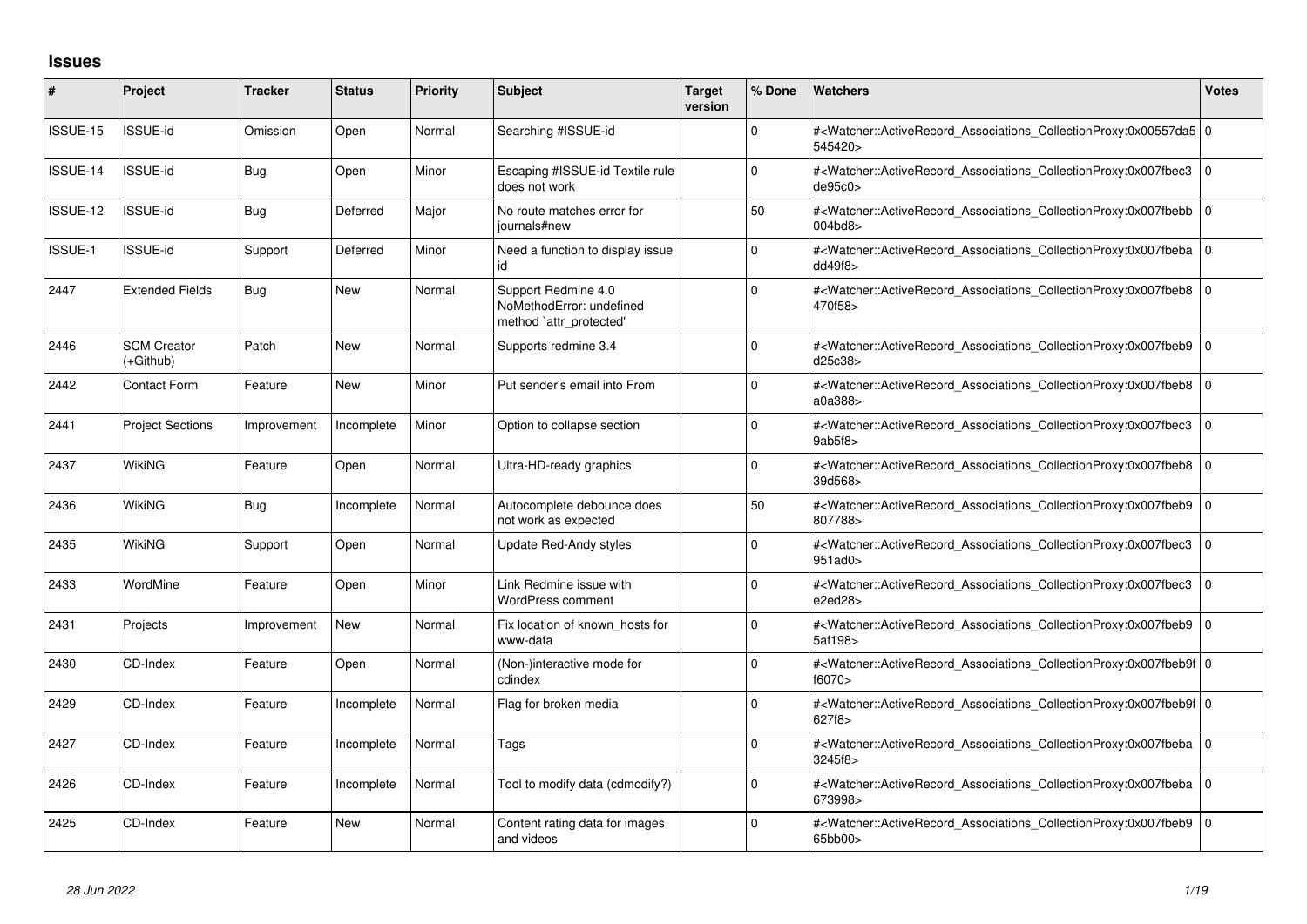| #    | Project                           | <b>Tracker</b> | <b>Status</b> | <b>Priority</b> | Subject                                                                                     | <b>Target</b><br>version | % Done      | Watchers                                                                                                                                                                  | <b>Votes</b> |
|------|-----------------------------------|----------------|---------------|-----------------|---------------------------------------------------------------------------------------------|--------------------------|-------------|---------------------------------------------------------------------------------------------------------------------------------------------------------------------------|--------------|
| 2424 | CD-Index                          | Feature        | New           | Normal          | Option to skip thumbnail(s)                                                                 |                          | $\mathbf 0$ | # <watcher::activerecord_associations_collectionproxy:0x007fbeb9<br>a1f368&gt;</watcher::activerecord_associations_collectionproxy:0x007fbeb9<br>                         | 0            |
| 2423 | <b>WikiNG</b>                     | Feature        | Incomplete    | Normal          | markdown support?                                                                           |                          | $\Omega$    | # <watcher::activerecord_associations_collectionproxy:0x007fbeb8 0<br=""><math>7</math>fca<math>50</math></watcher::activerecord_associations_collectionproxy:0x007fbeb8> |              |
| 2422 | Subscription                      | <b>Bug</b>     | New           | Normal          | User is not removed from<br>project_subscribers table when<br>user is deleted from Redmine. |                          | $\Omega$    | # <watcher::activerecord_associations_collectionproxy:0x007fbeba 0<br=""  ="">4f16b0&gt;</watcher::activerecord_associations_collectionproxy:0x007fbeba>                  |              |
| 2421 | <b>SCM Creator</b><br>$(+Github)$ | <b>Bug</b>     | New           | Normal          | The access to Git is based on<br>projects identifier.                                       |                          | 0           | # <watcher::activerecord_associations_collectionproxy:0x007fbeb9 0<br="">cf7518&gt;</watcher::activerecord_associations_collectionproxy:0x007fbeb9>                       |              |
| 2420 | <b>SCM Creator</b><br>(+Github)   | <b>Bug</b>     | New           | Normal          | Creating a Github repository<br>fails                                                       |                          | $\mathbf 0$ | # <watcher::activerecord_associations_collectionproxy:0x007fbec3<br>d0aa28</watcher::activerecord_associations_collectionproxy:0x007fbec3<br>                             | 0            |
| 2416 | Projects                          | Feature        | <b>New</b>    | Normal          | <b>Starred issues</b>                                                                       |                          | $\Omega$    | # <watcher::activerecord_associations_collectionproxy:0x007fbec3<br>a077b8&gt;</watcher::activerecord_associations_collectionproxy:0x007fbec3<br>                         | 0            |
| 2414 | Red-Andy                          | Feature        | Incomplete    | Minor           | Break long application.css into<br>sections?                                                |                          | $\Omega$    | # <watcher::activerecord_associations_collectionproxy:0x007fbebb<br>36bc18&gt;</watcher::activerecord_associations_collectionproxy:0x007fbebb<br>                         | 0            |
| 2413 | <b>WikiNG</b>                     | Feature        | Incomplete    | Minor           | Custom links syntax                                                                         |                          | $\Omega$    | # <watcher::activerecord_associations_collectionproxy:0x007fbeba<br>1841f8&gt;</watcher::activerecord_associations_collectionproxy:0x007fbeba<br>                         | l 0          |
| 2406 | Projects                          | Feature        | Open          | Minor           | List of forks for projects                                                                  |                          | $\mathbf 0$ | # <watcher::activerecord_associations_collectionproxy:0x007fbeba<br>5d6eb8&gt;</watcher::activerecord_associations_collectionproxy:0x007fbeba<br>                         | ۱o           |
| 2404 | RedPress                          | <b>Bug</b>     | Incomplete    | Normal          | Redmine now requires POST<br>for logout                                                     |                          | $\Omega$    | # <watcher::activerecord_associations_collectionproxy:0x007fbec3<br>bd9e38<sub>&gt;</sub></watcher::activerecord_associations_collectionproxy:0x007fbec3<br>              | 0            |
| 2401 | <b>Project Sections</b>           | Improvement    | Open          | Normal          | Section support for Extended<br>Fields                                                      |                          | $\Omega$    | # <watcher::activerecord_associations_collectionproxy:0x007fbec3<br>e0b8f0</watcher::activerecord_associations_collectionproxy:0x007fbec3<br>                             | l 0          |
| 2400 | Projects                          | Support        | New           | Normal          | Redmine $<$ 3.x clean up                                                                    |                          | $\Omega$    | # <watcher::activerecord_associations_collectionproxy:0x007fbeba<br>212250&gt;</watcher::activerecord_associations_collectionproxy:0x007fbeba<br>                         | 0            |
| 2399 | Projects                          | Support        | New           | Normal          | ChiliProject cleanup                                                                        |                          | 0           | # <watcher::activerecord_associations_collectionproxy:0x007fbebb<br>172c68&gt;</watcher::activerecord_associations_collectionproxy:0x007fbebb<br>                         | l O          |
| 2392 | WikiNG                            | Feature        | Incomplete    | Normal          | <b>Hierarcial Numbered headers</b>                                                          |                          | $\Omega$    | # <watcher::activerecord_associations_collectionproxy:0x007fbeb8 0<br="">790828&gt;</watcher::activerecord_associations_collectionproxy:0x007fbeb8>                       |              |
| 2389 | <b>SCM Creator</b><br>$(+Github)$ | Feature        | <b>New</b>    | Normal          | Reporter, non members and<br>anonymous have too much<br>access by default                   |                          | $\Omega$    | # <watcher::activerecord_associations_collectionproxy:0x007fbeba<br>667cb0&gt;</watcher::activerecord_associations_collectionproxy:0x007fbeba<br>                         | l O          |
| 2383 | <b>Extended Fields</b>            | Feature        | Open          | Normal          | Multiselect for Project fields                                                              |                          | 0           | # <watcher::activerecord_associations_collectionproxy:0x007fbeba 0<br=""  ="">138758&gt;</watcher::activerecord_associations_collectionproxy:0x007fbeba>                  |              |
| 2377 | WikiNG                            | Support        | New           | Normal          | Custom macros work, but icon<br>macros do not                                               |                          | $\mathbf 0$ | # <watcher::activerecord_associations_collectionproxy:0x007fbeba 0<br=""  ="">6ac6f8</watcher::activerecord_associations_collectionproxy:0x007fbeba>                      |              |
| 2374 | <b>Extended Fields</b>            | Feature        | Open          | Normal          | Project Selection from a specific<br>branch of the project tree                             |                          | $\mathbf 0$ | # <watcher::activerecord 0<br="" associations="" collectionproxy:0x007fbeb9="">96cbf0<sub>&gt;</sub></watcher::activerecord>                                              |              |
| 2373 | Red-Andy                          | Feature        | Open          | Normal          | Replacement for Georgia?                                                                    |                          | $\mathbf 0$ | # <watcher::activerecord_associations_collectionproxy:0x007fbec3 0<br="">921df8&gt;</watcher::activerecord_associations_collectionproxy:0x007fbec3>                       |              |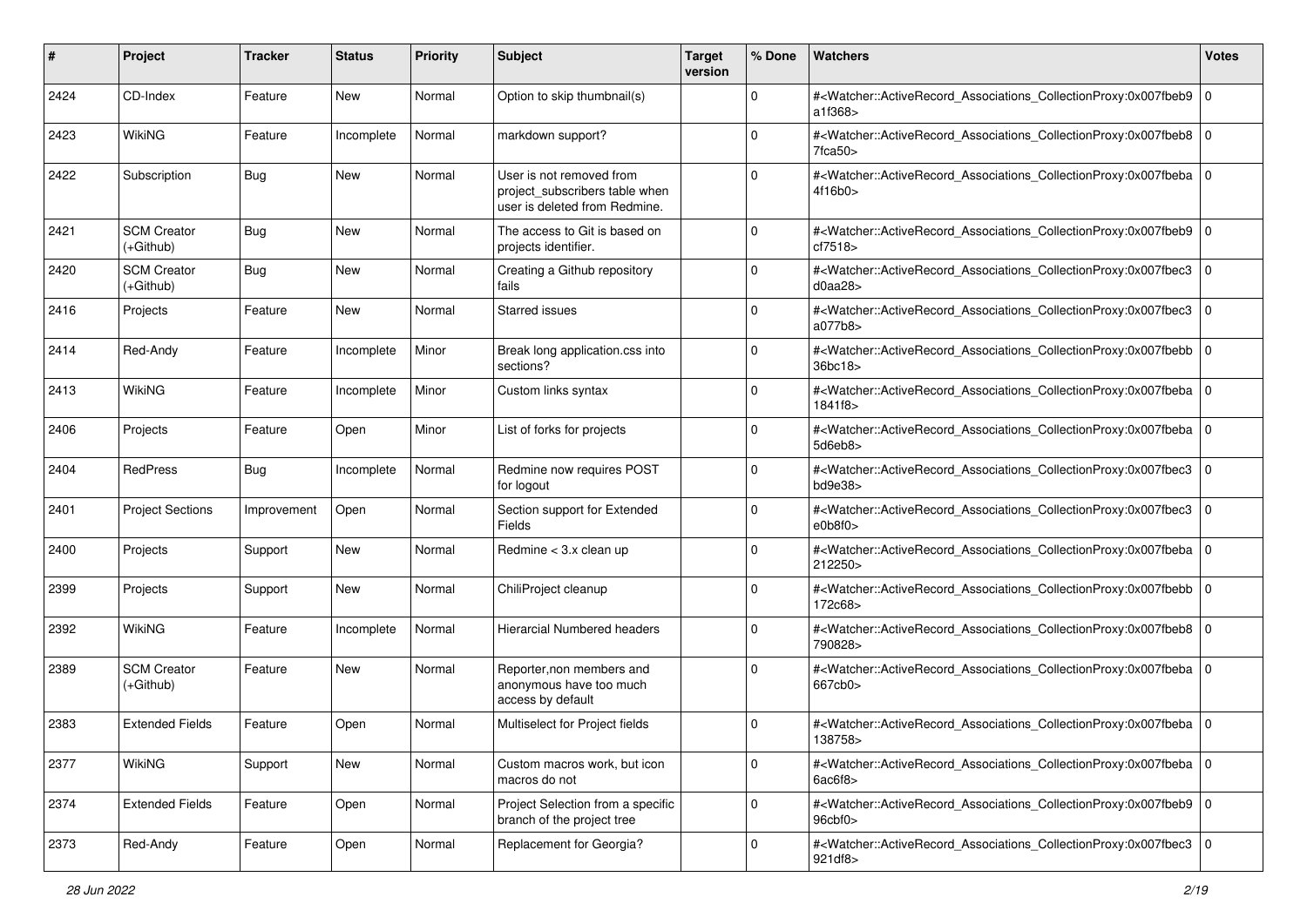| #    | Project                         | <b>Tracker</b> | <b>Status</b>         | <b>Priority</b> | <b>Subject</b>                                                       | <b>Target</b><br>version | % Done      | Watchers                                                                                                                                                 | <b>Votes</b>   |
|------|---------------------------------|----------------|-----------------------|-----------------|----------------------------------------------------------------------|--------------------------|-------------|----------------------------------------------------------------------------------------------------------------------------------------------------------|----------------|
| 2372 | Meta                            | Feature        | Open                  | Normal          | Microdata for breadcrumbs                                            |                          | $\Omega$    | # <watcher::activerecord associations="" collectionproxy:0x007fbec3<br="">9a62d8&gt;</watcher::activerecord>                                             | $\Omega$       |
| 2371 | Meta                            | Feature        | Open                  | Normal          | Rich snippets for Wiki                                               |                          | $\Omega$    | # <watcher::activerecord 0<br="" associations="" collectionproxy:0x007fbeb9=""  ="">bc6f68</watcher::activerecord>                                       |                |
| 2370 | Meta                            | Feature        | Open                  | Normal          | Rich snippets for news                                               |                          | $\Omega$    | # <watcher::activerecord_associations_collectionproxy:0x007fbec3<br>94c210&gt;</watcher::activerecord_associations_collectionproxy:0x007fbec3<br>        | $\Omega$       |
| 2369 | Meta                            | Feature        | Open                  | Normal          | Rich snippets for software apps                                      |                          | $\Omega$    | # <watcher::activerecord associations="" collectionproxy:0x007fbec3<br="">e1f0d0</watcher::activerecord>                                                 | l o            |
| 2368 | RedWord                         | Bug            | Open                  | Minor           | Next and prev links for<br>multi-page articles                       |                          | $\Omega$    | # <watcher::activerecord_associations_collectionproxy:0x007fbeba<br>c83bf8&gt;</watcher::activerecord_associations_collectionproxy:0x007fbeba<br>        | l 0            |
| 2362 | OpenID Fix                      | Bug            | Incomplete            | Major           | Redmine 3 Compatibilty                                               |                          | $\Omega$    | # <watcher::activerecord_associations_collectionproxy:0x007fbeba 0<br="">604688&gt;</watcher::activerecord_associations_collectionproxy:0x007fbeba>      |                |
| 2356 | <b>SCM Creator</b><br>(+Github) | <b>Bug</b>     | <b>New</b>            | Normal          | Repositories not removed from<br>file system                         |                          | $\Omega$    | # <watcher::activerecord associations="" collectionproxy:0x007fbeba<br=""><math>1</math>dbe<math>58</math></watcher::activerecord>                       | $\Omega$       |
| 2346 | <b>Project Sections</b>         | Bug            | Incomplete            | Normal          | Project list shifts when there are<br>more text in sidebar           |                          | $\Omega$    | # <watcher::activerecord_associations_collectionproxy:0x007fbeb8 0<br=""  ="">b6cb68</watcher::activerecord_associations_collectionproxy:0x007fbeb8>     |                |
| 2344 | <b>Extended Fields</b>          | Support        | Open                  | Normal          | Installation failure: uninitialized<br>constant ExtendedFieldsHelper |                          | 10          | # <watcher::activerecord associations="" collectionproxy:0x007fbec3<br="">c09840&gt;</watcher::activerecord>                                             | $\overline{0}$ |
| 2329 | <b>WikiNG</b>                   | <b>Bug</b>     | Under<br>Verification | Major           | Mentions visibility                                                  |                          | 50          | # <watcher::activerecord_associations_collectionproxy:0x007fbeb8 0<br="">20a048&gt;</watcher::activerecord_associations_collectionproxy:0x007fbeb8>      |                |
| 2327 | <b>Project Settings</b>         | <b>Bug</b>     | <b>New</b>            | Normal          | visual styles of sections are not<br>applied                         |                          | $\Omega$    | # <watcher::activerecord_associations_collectionproxy:0x007fbeba 0<br="">575fc8&gt;</watcher::activerecord_associations_collectionproxy:0x007fbeba>      |                |
| 2325 | <b>SCM Creator</b><br>(+Github) | Bug            | Incomplete            | Normal          | Cannot add existing github repo                                      |                          | $\Omega$    | # <watcher::activerecord_associations_collectionproxy:0x007fbeb8 0<br=""  ="">6cb870&gt;</watcher::activerecord_associations_collectionproxy:0x007fbeb8> |                |
| 2324 | Contact Form                    | Bug            | <b>New</b>            | Normal          | Submitter information missing<br>on email.                           |                          | $\Omega$    | # <watcher::activerecord 0<br="" associations="" collectionproxy:0x007fbeba=""  ="">879508&gt;</watcher::activerecord>                                   |                |
| 2323 | Contact Form                    | <b>Bug</b>     | <b>New</b>            | Normal          | non-english characters on Full<br>name                               |                          | $\Omega$    | # <watcher::activerecord_associations_collectionproxy:0x007fbec2 0<br="">63e920&gt;</watcher::activerecord_associations_collectionproxy:0x007fbec2>      |                |
| 2322 | <b>WikiNG</b>                   | Bug            | Deferred              | Normal          | Viewing user pages does not<br>work after rename                     |                          | $\mathbf 0$ | # <watcher::activerecord 0<br="" associations="" collectionproxy:0x007fbeb9=""  ="">029b88&gt;</watcher::activerecord>                                   |                |
| 2321 | <b>RedPress</b>                 | Bug            | Open                  | Normal          | Users are still able to register in<br><b>WordPress</b>              |                          | $\Omega$    | # <watcher::activerecord_associations_collectionproxy:0x007fbec3 0<br=""  ="">9b58a0</watcher::activerecord_associations_collectionproxy:0x007fbec3>     |                |
| 2317 | Hooks Manager                   | Support        | <b>New</b>            | Normal          | Change Assignee on custom<br>field selection                         |                          | $\Omega$    | # <watcher::activerecord_associations_collectionproxy:0x007fbec3<br>c01230&gt;</watcher::activerecord_associations_collectionproxy:0x007fbec3<br>        | l O            |
| 2316 | Hooks Manager                   | Translation    | <b>New</b>            | Normal          | French translation                                                   |                          | $\Omega$    | # <watcher::activerecord_associations_collectionproxy:0x007fbeb8 0<br="">384900&gt;</watcher::activerecord_associations_collectionproxy:0x007fbeb8>      |                |
| 2315 | <b>Project Sections</b>         | Feature        | Incomplete            | Normal          | Allow Projects to Appear in<br><b>Multiple Sections</b>              |                          | $\Omega$    | # <watcher::activerecord_associations_collectionproxy:0x007fbeba 0<br="">1a6a28&gt;</watcher::activerecord_associations_collectionproxy:0x007fbeba>      |                |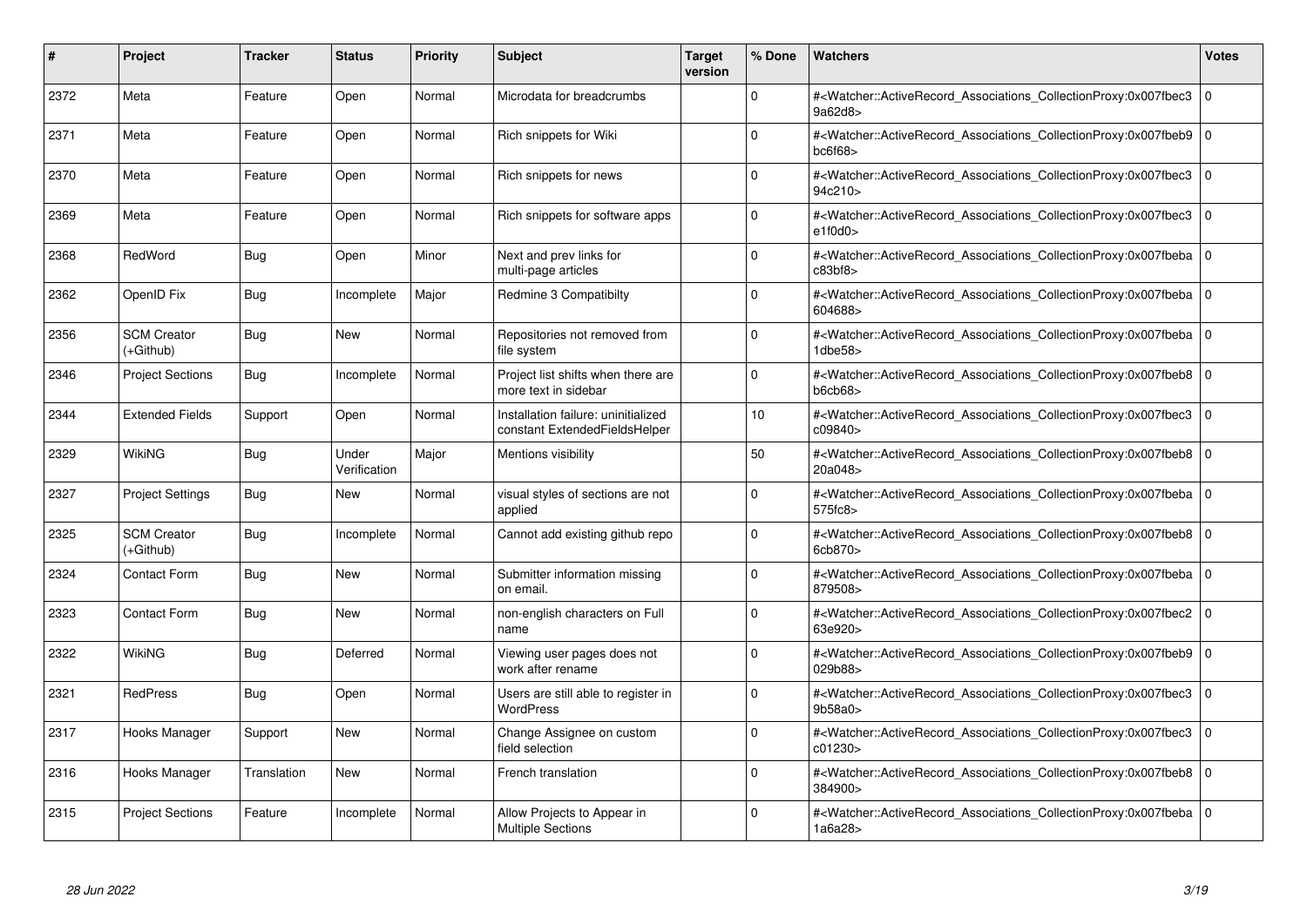| #    | Project                           | Tracker     | <b>Status</b> | <b>Priority</b> | <b>Subject</b>                                             | <b>Target</b><br>version | % Done          | Watchers                                                                                                                                                 | <b>Votes</b> |
|------|-----------------------------------|-------------|---------------|-----------------|------------------------------------------------------------|--------------------------|-----------------|----------------------------------------------------------------------------------------------------------------------------------------------------------|--------------|
| 2313 | Download Button                   | Bug         | Open          | Normal          | Emails include the Download<br>"button" with relative link |                          | $\Omega$        | # <watcher::activerecord associations="" collectionproxy:0x007fbec3<br="">79f8b8&gt;</watcher::activerecord>                                             | $\mathbf 0$  |
| 2312 | Like Button                       | Translation | New           | Normal          | Add Korean translation file                                |                          | $\Omega$        | # <watcher::activerecord 0<br="" associations="" collectionproxy:0x007fbeba=""  ="">ef04e0</watcher::activerecord>                                       |              |
| 2310 | Sidebar Content                   | Translation | <b>New</b>    | Normal          | Change Korean translation file<br>comment                  |                          | $\Omega$        | # <watcher::activerecord_associations_collectionproxy:0x007fbebb<br>01af00&gt;</watcher::activerecord_associations_collectionproxy:0x007fbebb<br>        | $\Omega$     |
| 2309 | Meta                              | Translation | New           | Normal          | Update korean translation to<br>0.2.3                      |                          | $\Omega$        | # <watcher::activerecord_associations_collectionproxy:0x007fbebb 0<br="">0cd448</watcher::activerecord_associations_collectionproxy:0x007fbebb>          |              |
| 2305 | <b>Author Box</b>                 | Translation | New           | Normal          | Change Korean translation file<br>comment                  |                          | $\Omega$        | # <watcher::activerecord_associations_collectionproxy:0x007fbeba  <br="">7c24e8&gt;</watcher::activerecord_associations_collectionproxy:0x007fbeba>      | $\mathbf 0$  |
| 2304 | Meta                              | Support     | Open          | Normal          | Ask Redmine guys to add hooks<br>to the core               |                          | $\Omega$        | # <watcher::activerecord_associations_collectionproxy:0x007fbeb8 0<br="">c90f08&gt;</watcher::activerecord_associations_collectionproxy:0x007fbeb8>      |              |
| 2303 | Meta                              | Feature     | Open          | Normal          | Improve internal API                                       |                          | $\Omega$        | # <watcher::activerecord associations="" collectionproxy:0x007fbeba<br="">4a0580&gt;</watcher::activerecord>                                             | $\mathbf 0$  |
| 2298 | RedWord                           | Support     | In Progress   | Normal          | Theme review by WordPress<br>reviewers                     |                          | 10 <sup>1</sup> | # <watcher::activerecord_associations_collectionproxy:0x007fbeba 0<br=""  ="">77f440&gt;</watcher::activerecord_associations_collectionproxy:0x007fbeba> |              |
| 2295 | Hooks Manager                     | Bug         | Reopened      | Normal          | view_layouts_base_html_head<br>hook not working            |                          | 90              | # <watcher::activerecord_associations_collectionproxy:0x007fbeba 0<br="">348520&gt;</watcher::activerecord_associations_collectionproxy:0x007fbeba>      |              |
| 2293 | WikiNG                            | Enhancement | Open          | Minor           | Extended user column                                       |                          | $\Omega$        | # <watcher::activerecord associations="" collectionproxy:0x007fbec3<br="">947328&gt;</watcher::activerecord>                                             | $\mathbf 0$  |
| 2291 | <b>SCM Creator</b><br>(+Github)   | Feature     | Open          | Normal          | Creator interface needs to be<br>simplified                |                          | $\Omega$        | # <watcher::activerecord_associations_collectionproxy:0x007fbec3<br>618cd8&gt;</watcher::activerecord_associations_collectionproxy:0x007fbec3<br>        | $\Omega$     |
| 2289 | <b>RedPress</b>                   | <b>Bug</b>  | <b>New</b>    | Normal          | Hide moved news from the<br>project overview page          |                          | $\Omega$        | # <watcher::activerecord_associations_collectionproxy:0x007fbec3 0<br=""  ="">9d6aa0</watcher::activerecord_associations_collectionproxy:0x007fbec3>     |              |
| 2287 | <b>SCM Creator</b><br>$(+Github)$ | Feature     | Incomplete    | Normal          | Allow to customize naming<br>policy for repositories       |                          | $\Omega$        | # <watcher::activerecord 0<br="" associations="" collectionproxy:0x007fbeb9=""  ="">c616a8&gt;</watcher::activerecord>                                   |              |
| 2286 | <b>SCM Creator</b><br>(+Github)   | Feature     | Incomplete    | Normal          | Add configuration option for<br>default encoding           |                          | $\Omega$        | # <watcher::activerecord_associations_collectionproxy:0x007fbeba 0<br=""  ="">640390&gt;</watcher::activerecord_associations_collectionproxy:0x007fbeba> |              |
| 2285 | WordMine                          | Support     | In Progress   | Normal          | Can't get this to work                                     |                          | $\Omega$        | # <watcher::activerecord 0<br="" associations="" collectionproxy:0x007fbeba=""  ="">ea8fc8</watcher::activerecord>                                       |              |
| 2278 | <b>SCM Creator</b><br>(+Github)   | Patch       | Deferred      | Normal          | Disable "Save repository" button<br>on new repositories    |                          | $\Omega$        | # <watcher::activerecord_associations_collectionproxy:0x007fbeba 0<br=""  ="">0480a0&gt;</watcher::activerecord_associations_collectionproxy:0x007fbeba> |              |
| 2276 | Language Mix                      | Feature     | Incomplete    | Normal          | Group posts / show only the<br>primary article             |                          | $\Omega$        | # <watcher::activerecord_associations_collectionproxy:0x007fbeba 0<br=""  ="">434178&gt;</watcher::activerecord_associations_collectionproxy:0x007fbeba> |              |
| 2273 | Hooks Manager                     | Support     | In Progress   | Normal          | Hook is invalid                                            |                          | $\Omega$        | # <watcher::activerecord associations="" collectionproxy:0x007fbec3<br="">b18350&gt;</watcher::activerecord>                                             | $\mathbf 0$  |
| 2271 | Meta                              | Feature     | Open          | Normal          | Default image for<br>OpenGraph/Twitter Cards               |                          | $\Omega$        | # <watcher::activerecord_associations_collectionproxy:0x007fbeba 0<br=""  ="">35df88&gt;</watcher::activerecord_associations_collectionproxy:0x007fbeba> |              |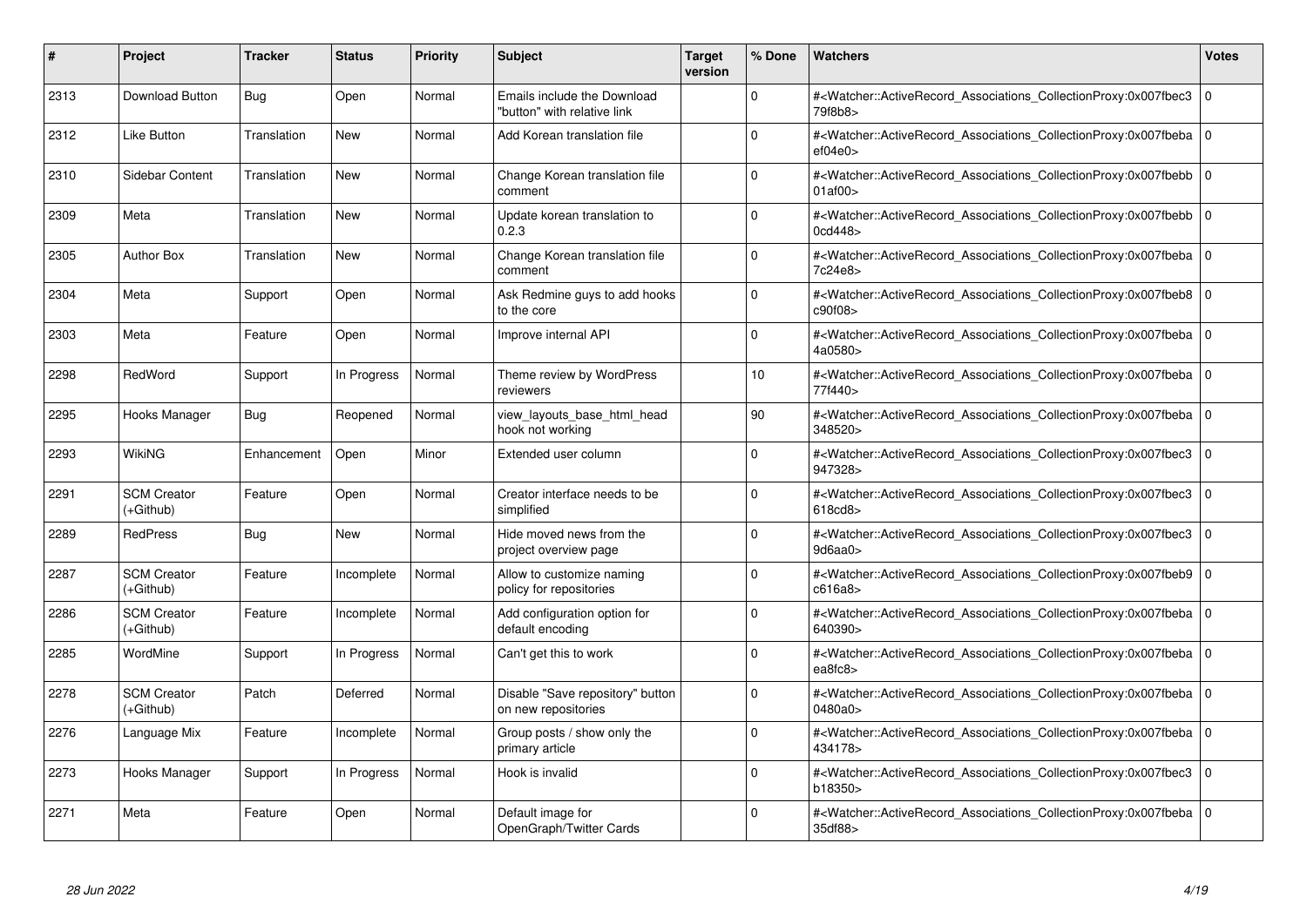| #    | Project                           | <b>Tracker</b> | <b>Status</b> | <b>Priority</b> | <b>Subject</b>                                                   | <b>Target</b><br>version | % Done      | Watchers                                                                                                                                                 | <b>Votes</b> |
|------|-----------------------------------|----------------|---------------|-----------------|------------------------------------------------------------------|--------------------------|-------------|----------------------------------------------------------------------------------------------------------------------------------------------------------|--------------|
| 2266 | Hooks Manager                     | Translation    | Incomplete    | Normal          | Spanish translation                                              |                          | 20          | # <watcher::activerecord_associations_collectionproxy:0x007fbeba<br>065128&gt;</watcher::activerecord_associations_collectionproxy:0x007fbeba<br>        | l O          |
| 2260 | Contact Form                      | <b>Bug</b>     | Incomplete    | Normal          | Conflicting with<br>redmine_ckeditor plugin using<br>preview     |                          | $\Omega$    | # <watcher::activerecord_associations_collectionproxy:0x007fbec3<br>9fa018</watcher::activerecord_associations_collectionproxy:0x007fbec3<br>            | 0            |
| 2259 | <b>Contact Form</b>               | Feature        | Incomplete    | Normal          | Sender name in a message                                         |                          | $\Omega$    | # <watcher::activerecord_associations_collectionproxy:0x007fbeba 0<br="">12c8e0&gt;</watcher::activerecord_associations_collectionproxy:0x007fbeba>      |              |
| 2257 | Download Button                   | Patch          | New           | Normal          | Support for multiple downloads                                   |                          | 0           | # <watcher::activerecord_associations_collectionproxy:0x007fbeb9f 0<br="">32300&gt;</watcher::activerecord_associations_collectionproxy:0x007fbeb9f>     |              |
| 2250 | <b>WikiNG</b>                     | Support        | Open          | Normal          | Textilizable fix in Redmine                                      |                          | 0           | # <watcher::activerecord_associations_collectionproxy:0x007fbec3<br>627e18&gt;</watcher::activerecord_associations_collectionproxy:0x007fbec3<br>        | 0            |
| 2248 | <b>RedPress</b>                   | Feature        | Open          | Normal          | Latest blog posts in Redmine                                     |                          | $\Omega$    | # <watcher::activerecord_associations_collectionproxy:0x007fbec3<br>557d08&gt;</watcher::activerecord_associations_collectionproxy:0x007fbec3<br>        | 0            |
| 2247 | RedPress                          | Improvement    | Open          | Normal          | Redirect back after logout                                       |                          | $\Omega$    | # <watcher::activerecord_associations_collectionproxy:0x007fbeba<br>9a25d8&gt;</watcher::activerecord_associations_collectionproxy:0x007fbeba<br>        | 0            |
| 2246 | RedPress                          | Feature        | Open          | Normal          | Wiki syntax for blog posts                                       |                          | $\Omega$    | # <watcher::activerecord_associations_collectionproxy:0x007fbeba<br>55c488&gt;</watcher::activerecord_associations_collectionproxy:0x007fbeba<br>        | l O          |
| 2245 | RedWord                           | Improvement    | Open          | Normal          | Hellip in project titles                                         |                          | $\mathbf 0$ | # <watcher::activerecord_associations_collectionproxy:0x007fbeb8<br>994728&gt;</watcher::activerecord_associations_collectionproxy:0x007fbeb8<br>        | l O          |
| 2244 | WordMine                          | Improvement    | Incomplete    | Normal          | Import the project on blog index<br>open                         |                          | $\Omega$    | # <watcher::activerecord_associations_collectionproxy:0x007fbec3<br>eb6f70&gt;</watcher::activerecord_associations_collectionproxy:0x007fbec3<br>        | 0            |
| 2243 | RedWord                           | Improvement    | New           | Normal          | Show unapproved comments<br>for admins                           |                          | $\Omega$    | # <watcher::activerecord_associations_collectionproxy:0x007fbec0<br>b30de0</watcher::activerecord_associations_collectionproxy:0x007fbec0<br>            | l 0          |
| 2242 | <b>Extended Fields</b>            | <b>Bug</b>     | Incomplete    | Normal          | Message "invalid statement:<br>STR_TO_DATE" when using<br>MS SQL |                          | 30          | # <watcher::activerecord_associations_collectionproxy:0x007fbec1<br>04a628&gt;</watcher::activerecord_associations_collectionproxy:0x007fbec1<br>        |              |
| 2241 | <b>Extended Fields</b>            | Feature        | Incomplete    | Normal          | Informations I see on Calendar                                   |                          | $\Omega$    | # <watcher::activerecord_associations_collectionproxy:0x007fbec0<br>611760&gt;</watcher::activerecord_associations_collectionproxy:0x007fbec0<br>        | 0            |
| 2239 | <b>SCM Creator</b><br>$(+Github)$ | Bug            | Incomplete    | Normal          | No default identifer                                             |                          | $\Omega$    | # <watcher::activerecord_associations_collectionproxy:0x007fbec0<br>222a50&gt;</watcher::activerecord_associations_collectionproxy:0x007fbec0<br>        | l O          |
| 2237 | Contact Form                      | <b>Bug</b>     | Open          | Normal          | Spam protection (looks like<br>0.1.0 is spam prone)              |                          | $\Omega$    | # <watcher::activerecord_associations_collectionproxy:0x007fbec0<br>42ec90&gt;</watcher::activerecord_associations_collectionproxy:0x007fbec0<br>        | 0            |
| 2236 | <b>Extended Fields</b>            | Bug            | Incomplete    | Normal          | Hint Lost                                                        |                          | $\Omega$    | # <watcher::activerecord_associations_collectionproxy:0x007fbec0 0<br=""  ="">462450&gt;</watcher::activerecord_associations_collectionproxy:0x007fbec0> |              |
| 2234 | WikiNG                            | Enhancement    | Incomplete    | Minor           | Avatars in user links?                                           |                          | 0           | # <watcher::activerecord_associations_collectionproxy:0x007fbec0 0<br=""  ="">8facd8&gt;</watcher::activerecord_associations_collectionproxy:0x007fbec0> |              |
| 2225 | OpenID Fix                        | <b>Bug</b>     | Incomplete    | Normal          | OpenID::TypeURIMismatch                                          |                          | $\mathbf 0$ | # <watcher::activerecord_associations_collectionproxy:0x007fbec1 0<br="">9d0e68&gt;</watcher::activerecord_associations_collectionproxy:0x007fbec1>      |              |
| 2224 | WikiNG                            | Feature        | Incomplete    | Normal          | Option to disable glyphs?                                        |                          | $\mathbf 0$ | # <watcher::activerecord_associations_collectionproxy:0x007fbec0 0<br="">d488f8&gt;</watcher::activerecord_associations_collectionproxy:0x007fbec0>      |              |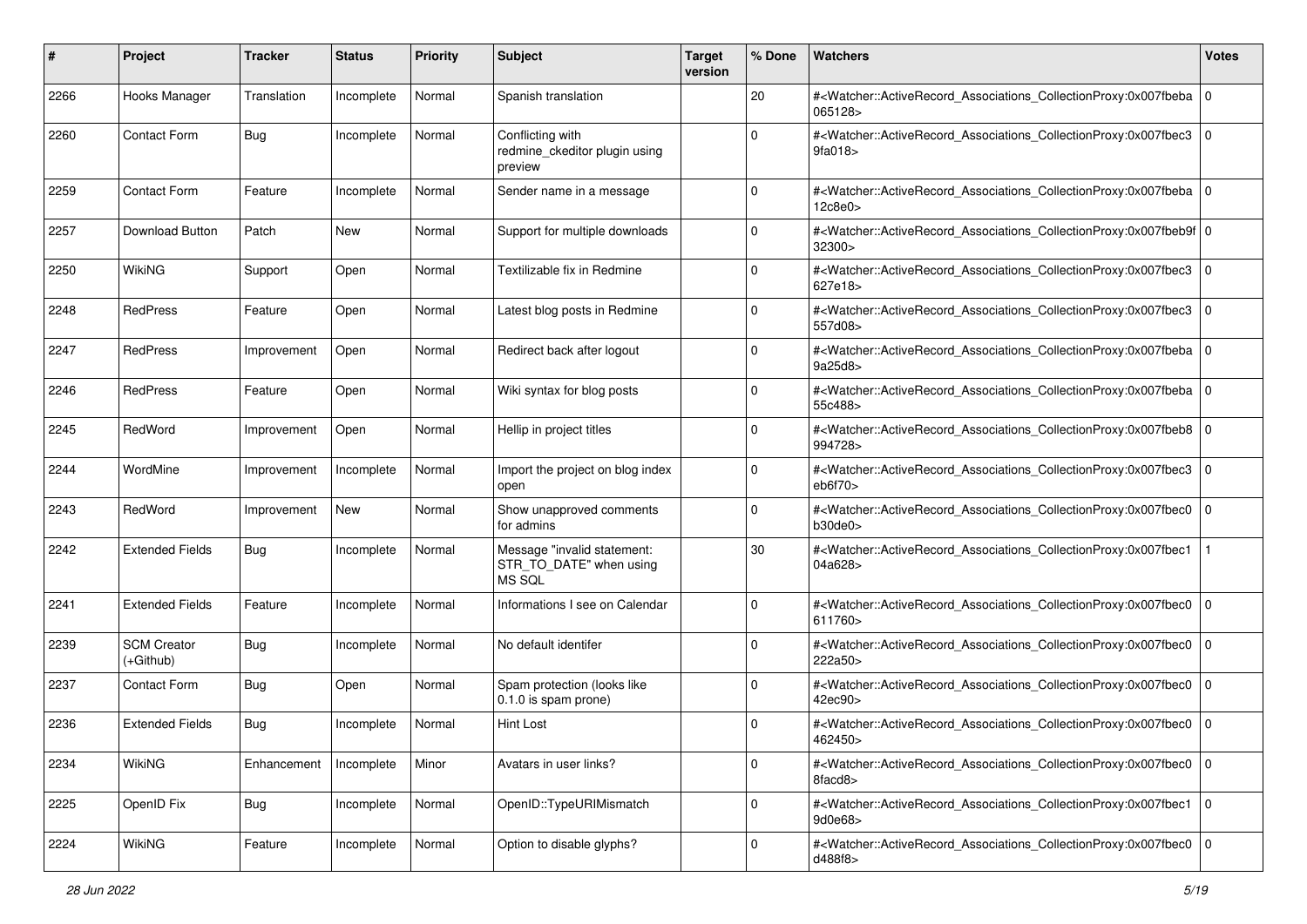| #    | Project                           | Tracker | <b>Status</b> | <b>Priority</b> | <b>Subject</b>                                                             | <b>Target</b><br>version | % Done      | Watchers                                                                                                                                                     | <b>Votes</b>   |
|------|-----------------------------------|---------|---------------|-----------------|----------------------------------------------------------------------------|--------------------------|-------------|--------------------------------------------------------------------------------------------------------------------------------------------------------------|----------------|
| 2223 | <b>Extended Fields</b>            | Feature | Open          | Normal          | Linked list custom field                                                   |                          | 0           | # <watcher::activerecord_associations_collectionproxy:0x007fbec0<br>7c84f0&gt;</watcher::activerecord_associations_collectionproxy:0x007fbec0<br>            | $\mathbf{0}$   |
| 2221 | <b>Extended Fields</b>            | Support | Deferred      | Minor           | Need a fix for list.html.erb                                               |                          | $\Omega$    | # <watcher::activerecord_associations_collectionproxy:0x007fbec0<br>25dab0<sub>&gt;</sub></watcher::activerecord_associations_collectionproxy:0x007fbec0<br> | $\mathbf 0$    |
| 2220 | <b>Extended Fields</b>            | Feature | Incomplete    | Normal          | Project specific custom fields                                             |                          | $\Omega$    | # <watcher::activerecord_associations_collectionproxy:0x007fbec0<br>5ccdb8&gt;</watcher::activerecord_associations_collectionproxy:0x007fbec0<br>            | $\Omega$       |
| 2219 | <b>Project Sections</b>           | Feature | Open          | Normal          | Wiki rule for section                                                      |                          | $\Omega$    | # <watcher::activerecord_associations_collectionproxy:0x007fbec0<br>0adeb8&gt;</watcher::activerecord_associations_collectionproxy:0x007fbec0<br>            | l 0            |
| 2216 | Download Button                   | Bug     | New           | Critical        | Missing partial<br>download/sidebar                                        |                          | $\Omega$    | # <watcher::activerecord associations="" collectionproxy:0x007fbec1<br="">092f68&gt;</watcher::activerecord>                                                 | l O            |
| 2214 | <b>Project Sections</b>           | Feature | Incomplete    | Normal          | Featured and disregarded<br>projects                                       |                          | $\Omega$    | # <watcher::activerecord_associations_collectionproxy:0x007fbec0<br>357b00&gt;</watcher::activerecord_associations_collectionproxy:0x007fbec0<br>            | $\Omega$       |
| 2213 | <b>Contact Form</b>               | Bug     | Incomplete    | Normal          | Unable to support Chinesel                                                 |                          | $\Omega$    | # <watcher::activerecord_associations_collectionproxy:0x007fbec1f 0<br=""  ="">5f258&gt;</watcher::activerecord_associations_collectionproxy:0x007fbec1f>    |                |
| 2210 | Hooks Manager                     | Feature | Open          | Normal          | Sidebar access from other<br>hooks                                         |                          | $\mathbf 0$ | # <watcher::activerecord_associations_collectionproxy:0x007fbec0 0<br="">9af890&gt;</watcher::activerecord_associations_collectionproxy:0x007fbec0>          |                |
| 2209 | Hooks Manager                     | Feature | Incomplete    | Normal          | A templating language support                                              |                          | $\Omega$    | # <watcher::activerecord_associations_collectionproxy:0x007fbec0<br>4405a8&gt;</watcher::activerecord_associations_collectionproxy:0x007fbec0<br>            | $\Omega$       |
| 2201 | <b>SCM Creator</b><br>$(+Github)$ | Feature | Incomplete    | Normal          | Add feature auto create struct<br>directory for svn                        |                          | 0           | # <watcher::activerecord_associations_collectionproxy:0x007fbec7f 1<br=""  ="">88850&gt;</watcher::activerecord_associations_collectionproxy:0x007fbec7f>    |                |
| 2196 | <b>Extended Fields</b>            | Support | Open          | Normal          | Default values for "Wiki text"<br>custom fields not being applied          |                          | $\Omega$    | # <watcher::activerecord_associations_collectionproxy:0x007fbec0<br>1c30c8</watcher::activerecord_associations_collectionproxy:0x007fbec0<br>                | $\mathbf 0$    |
| 2190 | <b>Role Shift</b>                 | Bug     | Incomplete    | Normal          | Unfortunately installation fails                                           |                          | $\mathbf 0$ | # <watcher::activerecord_associations_collectionproxy:0x007fbec0<br>733940&gt;</watcher::activerecord_associations_collectionproxy:0x007fbec0<br>            | l O            |
| 2186 | <b>Extended Fields</b>            | Feature | Open          | Minor           | <b>Custom DateTime Field</b>                                               |                          | $\Omega$    | # <watcher::activerecord_associations_collectionproxy:0x007fbec0<br>7a02c0&gt;</watcher::activerecord_associations_collectionproxy:0x007fbec0<br>            | $\Omega$       |
| 2184 | <b>Role Shift</b>                 | Support | Incomplete    | Normal          | Issue visibility                                                           |                          | $\Omega$    | # <watcher::activerecord_associations_collectionproxy:0x007fbec0<br>329520&gt;</watcher::activerecord_associations_collectionproxy:0x007fbec0<br>            | $\Omega$       |
| 2179 | Projects                          | Feature | Incomplete    | Normal          | Pingbacks and trackbacks                                                   |                          | $\mathbf 0$ | # <watcher::activerecord_associations_collectionproxy:0x007fbec7<br>33f148&gt;</watcher::activerecord_associations_collectionproxy:0x007fbec7<br>            | $\overline{0}$ |
| 2170 | <b>Contact Form</b>               | Feature | Open          | Minor           | Optional email format validation                                           |                          | $\Omega$    | # <watcher::activerecord_associations_collectionproxy:0x007fbec7<br>30eb10</watcher::activerecord_associations_collectionproxy:0x007fbec7<br>                | l O            |
| 2169 | <b>Contact Form</b>               | Feature | Incomplete    | Normal          | Option to use own name,<br>reply-to, subject and message<br>fields         |                          | $\Omega$    | # <watcher::activerecord 0<br="" associations="" collectionproxy:0x007fbec6="">974938&gt;</watcher::activerecord>                                            |                |
| 2168 | <b>Extended Fields</b>            | Feature | Open          | Minor           | Grouping form elements                                                     |                          | $\mathbf 0$ | # <watcher::activerecord_associations_collectionproxy:0x00557da5 0<br="">b75ac0</watcher::activerecord_associations_collectionproxy:0x00557da5>              |                |
| 2163 | Meta                              | Bug     | Incomplete    | Normal          | My site's Display lanugage was<br>only English, when I installed<br>plugin |                          | $\mathbf 0$ | # <watcher::activerecord_associations_collectionproxy:0x00557da4 0<br=""  ="">fc93c0</watcher::activerecord_associations_collectionproxy:0x00557da4>         |                |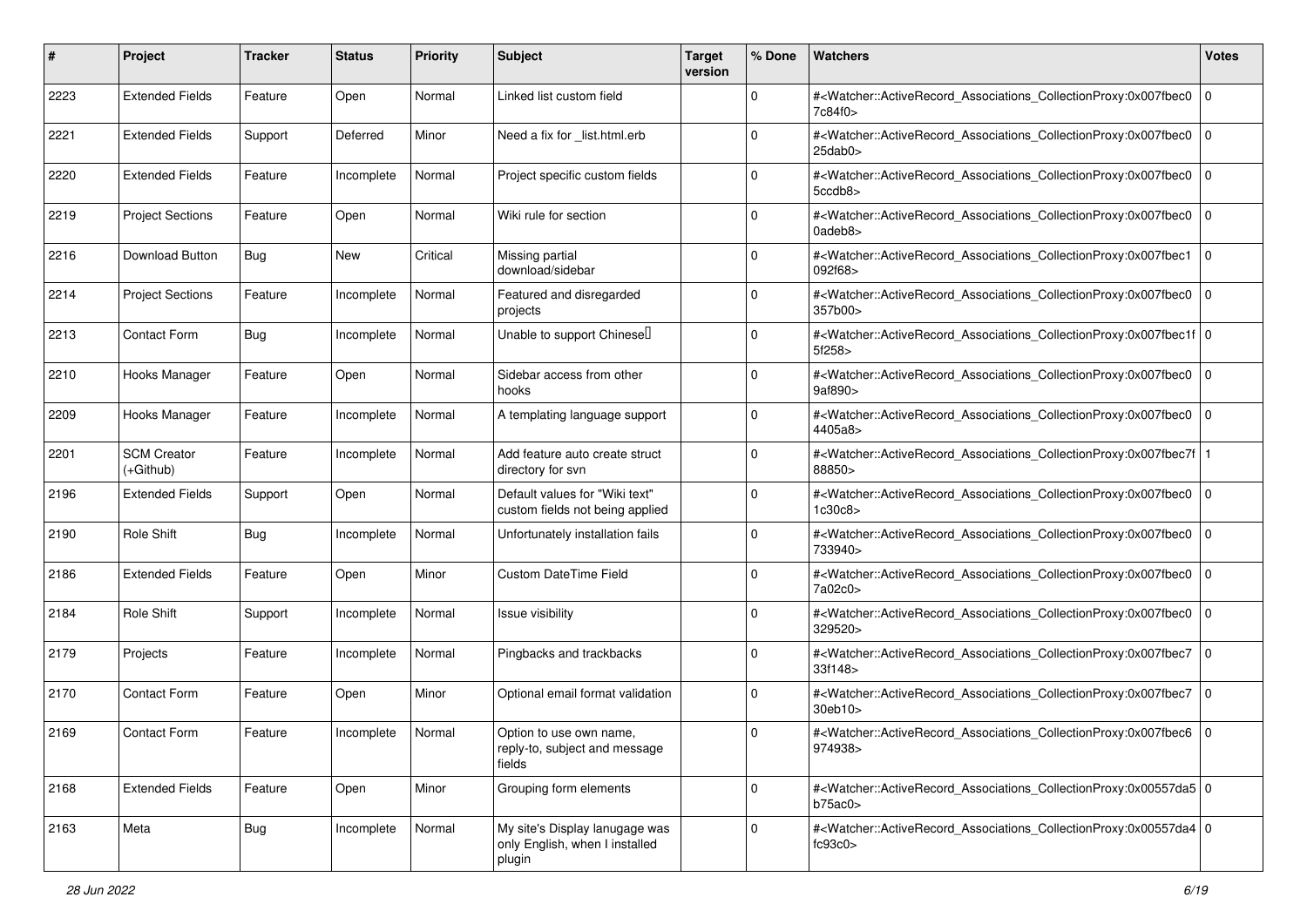| #    | Project                         | Tracker     | <b>Status</b> | <b>Priority</b> | <b>Subject</b>                                                                                                           | <b>Target</b><br>version | % Done       | <b>Watchers</b>                                                                                                                                          | <b>Votes</b>   |
|------|---------------------------------|-------------|---------------|-----------------|--------------------------------------------------------------------------------------------------------------------------|--------------------------|--------------|----------------------------------------------------------------------------------------------------------------------------------------------------------|----------------|
| 2161 | <b>Extended Fields</b>          | Support     | In Progress   | Critical        | Internal error On New Issues<br>tab                                                                                      |                          | $\Omega$     | # <watcher::activerecord_associations_collectionproxy:0x007fbebb<br>1e9890&gt;</watcher::activerecord_associations_collectionproxy:0x007fbebb<br>        | $\mathbf 0$    |
| 2160 | WikiNG                          | Improvement | Incomplete    | Normal          | Rename {{version}} to {{hidden}}                                                                                         |                          | $\Omega$     | # <watcher::activerecord 0<br="" associations="" collectionproxy:0x007fbeba=""  ="">834048&gt;</watcher::activerecord>                                   |                |
| 2157 | Projects                        | Feature     | Open          | Normal          | Short activity messages                                                                                                  |                          | $\mathbf 0$  | # <watcher::activerecord associations="" collectionproxy:0x007fbec3<br="">7555d8&gt;</watcher::activerecord>                                             | l 0            |
| 2156 | <b>Extended Fields</b>          | Feature     | Incomplete    | Minor           | Per user values?                                                                                                         |                          | $\Omega$     | # <watcher::activerecord associations="" collectionproxy:0x007fbec3<br="">ddff70</watcher::activerecord>                                                 | l O            |
| 2155 | <b>Extended Fields</b>          | Bug         | Incomplete    | Normal          | Wiki text field donot work well<br>when using chinese as custom<br>field name                                            |                          | 50           | # <watcher::activerecord 0<br="" associations="" collectionproxy:0x007fbeba=""  ="">69c438&gt;</watcher::activerecord>                                   |                |
| 2151 | Red-Andy                        | Bug         | Deferred      | Normal          | Conflict with sidebar_hide plugin                                                                                        |                          | 30           | # <watcher::activerecord_associations_collectionproxy:0x007fbeb9<br>b4a328&gt;</watcher::activerecord_associations_collectionproxy:0x007fbeb9<br>        | l 0            |
| 2149 | <b>TOC</b>                      | Bug         | New           | Normal          | New dokuwiki default template<br>(from angua) make problem                                                               |                          | $\mathbf 0$  | # <watcher::activerecord_associations_collectionproxy:0x007fbeba 0<br=""  ="">28e7d8&gt;</watcher::activerecord_associations_collectionproxy:0x007fbeba> |                |
| 2148 | Meta                            | Feature     | Open          | Normal          | Cache meta tags                                                                                                          |                          | $\Omega$     | # <watcher::activerecord associations="" collectionproxy:0x007fbeb8<br="">7c41c8&gt;</watcher::activerecord>                                             | $\mathbf 0$    |
| 2145 | Meta                            | Feature     | Open          | Normal          | Support Facebook publishing<br>through Graph API                                                                         |                          | $\mathbf{0}$ | # <watcher::activerecord_associations_collectionproxy:0x007fbeba 0<br="">6301c0&gt;</watcher::activerecord_associations_collectionproxy:0x007fbeba>      |                |
| 2132 | Download Button                 | Feature     | Open          | Normal          | Per version button                                                                                                       |                          | $\mathbf 0$  | # <watcher::activerecord associations="" collectionproxy:0x007fbeb8<br="">c8dce0&gt;</watcher::activerecord>                                             | l 0            |
| 2131 | <b>Project Settings</b>         | Feature     | In Progress   | Normal          | Redmine 2 / Rails 3<br>compatibility                                                                                     |                          | 80           | # <watcher::activerecord associations="" collectionproxy:0x007fbeba<br="">929688&gt;</watcher::activerecord>                                             | $\overline{2}$ |
| 2130 | WikiNG                          | Feature     | Incomplete    | Minor           | <b>Function references</b>                                                                                               |                          | $\Omega$     | # <watcher::activerecord 0<br="" associations="" collectionproxy:0x007fbeb9=""  ="">1<sub>d</sub>928<sub>&gt;</sub></watcher::activerecord>              |                |
| 2117 | <b>Extended Fields</b>          | Feature     | Open          | Normal          | User list filter                                                                                                         |                          | $\Omega$     | # <watcher::activerecord associations="" collectionproxy:0x007fbeb8<br="">2a0ae8</watcher::activerecord>                                                 | $\Omega$       |
| 2114 | <b>Extended Fields</b>          | Feature     | Open          | Normal          | LDAP attributes for user custom<br>fields                                                                                |                          | $\Omega$     | # <watcher::activerecord 0<br="" associations="" collectionproxy:0x007fbeba=""  ="">9bb7e0</watcher::activerecord>                                       |                |
| 2111 | <b>SCM Creator</b><br>(+Github) | Support     | Open          | Normal          | 'Adding local repositories was<br>denied by the administrator"<br>message given when creating<br>SVN or Git repositories |                          | $\Omega$     | # <watcher::activerecord_associations_collectionproxy:0x007fbec3<br>7952a0&gt;</watcher::activerecord_associations_collectionproxy:0x007fbec3<br>        | l 0            |
| 2108 | Projects                        | Bug         | Open          | Normal          | Weird export "button"                                                                                                    |                          | $\Omega$     | # <watcher::activerecord_associations_collectionproxy:0x007fbeba<br>b27728&gt;</watcher::activerecord_associations_collectionproxy:0x007fbeba<br>        | $\Omega$       |
| 2107 | <b>Extended Fields</b>          | Support     | Open          | Normal          | WiKi formatting support to<br>custom field                                                                               |                          | $\Omega$     | # <watcher::activerecord_associations_collectionproxy:0x007fbeba 0<br=""  ="">4b6218&gt;</watcher::activerecord_associations_collectionproxy:0x007fbeba> |                |
| 2106 | Projects                        | Improvement | Incomplete    | Minor           | Gravatar upload                                                                                                          |                          | $\Omega$     | # <watcher::activerecord_associations_collectionproxy:0x007fbeb9<br>5b7118&gt;</watcher::activerecord_associations_collectionproxy:0x007fbeb9<br>        | $\Omega$       |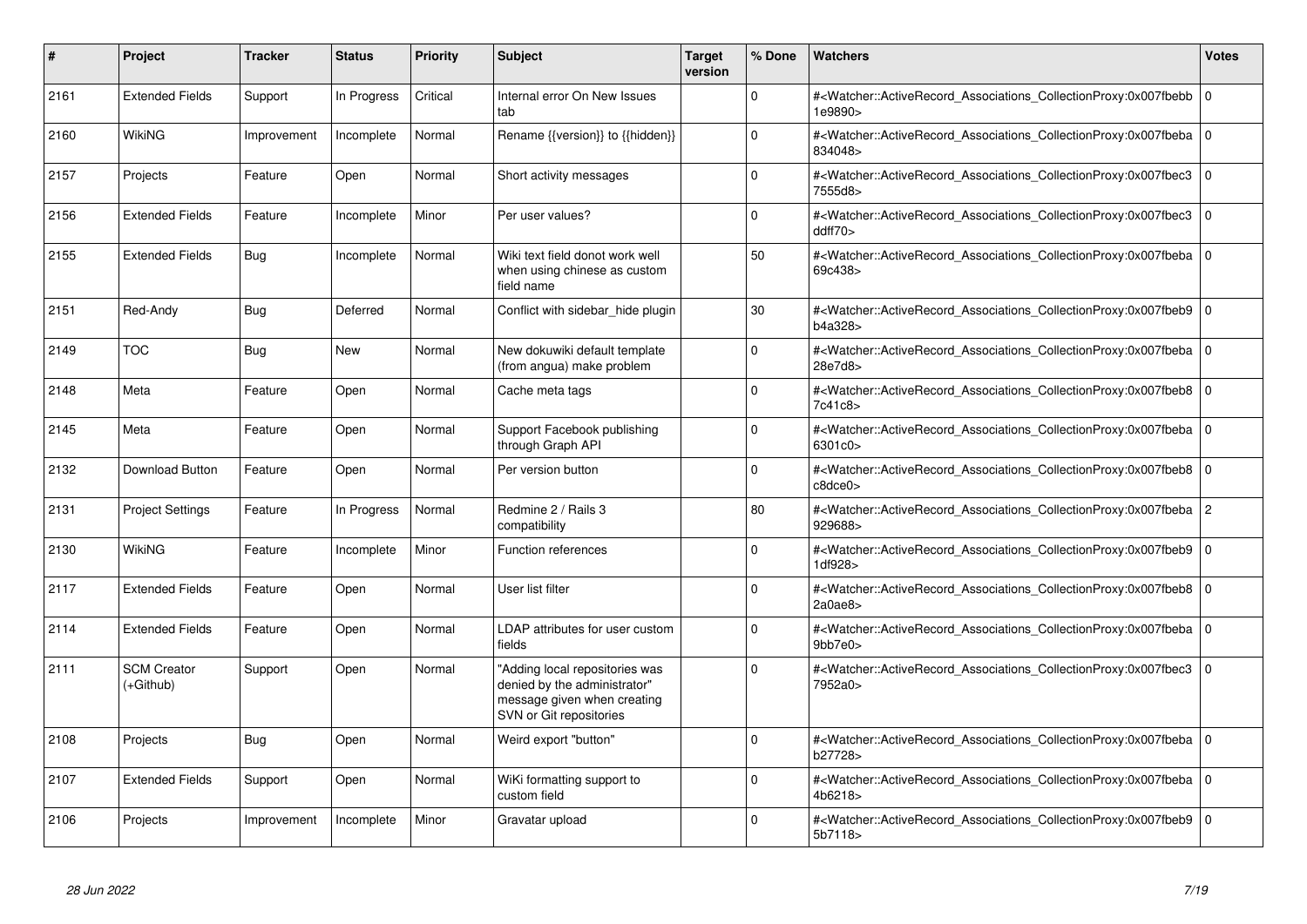| #    | Project                           | Tracker     | <b>Status</b> | <b>Priority</b> | <b>Subject</b>                                                                           | <b>Target</b><br>version | % Done      | Watchers                                                                                                                                                 | <b>Votes</b>   |
|------|-----------------------------------|-------------|---------------|-----------------|------------------------------------------------------------------------------------------|--------------------------|-------------|----------------------------------------------------------------------------------------------------------------------------------------------------------|----------------|
| 2105 | <b>SCM Creator</b><br>$(+Github)$ | Feature     | Open          | Normal          | Integrate with existing scm<br>system                                                    |                          | $\Omega$    | # <watcher::activerecord_associations_collectionproxy:0x007fbeba 0<br="">3af630&gt;</watcher::activerecord_associations_collectionproxy:0x007fbeba>      |                |
| 2103 | <b>Extended Fields</b>            | Feature     | Incomplete    | Minor           | Support multiple for Project                                                             |                          | $\Omega$    | # <watcher::activerecord_associations_collectionproxy:0x007fbeb9  <br="">3bd678</watcher::activerecord_associations_collectionproxy:0x007fbeb9>          | $\mathbf 0$    |
| 2099 | <b>Extended Fields</b>            | Feature     | Incomplete    | Normal          | Create a custom field of type<br>'Category'                                              |                          | $\Omega$    | # <watcher::activerecord_associations_collectionproxy:0x007fbeba 0<br="">3162a0</watcher::activerecord_associations_collectionproxy:0x007fbeba>          |                |
| 2093 | <b>Extended Fields</b>            | Feature     | Incomplete    | Normal          | Extended columns using<br>custom queries                                                 |                          | $\Omega$    | # <watcher::activerecord_associations_collectionproxy:0x007fbec3 0<br="">846460&gt;</watcher::activerecord_associations_collectionproxy:0x007fbec3>      |                |
| 2092 | <b>Extended Fields</b>            | Feature     | Incomplete    | Normal          | Users-to-issues custom fields<br>auto-fill                                               |                          | $\Omega$    | # <watcher::activerecord 0<br="" associations="" collectionproxy:0x007fbeb8="">c1b6b8</watcher::activerecord>                                            |                |
| 2088 | WikiNG                            | Enhancement | Open          | Normal          | Add WikiNG buttons<br>everywhere to the editing<br>toolbar                               |                          | $\Omega$    | # <watcher::activerecord_associations_collectionproxy:0x007fbeb9<br>719ab0&gt;</watcher::activerecord_associations_collectionproxy:0x007fbeb9<br>        |                |
| 2086 | Projects                          | Improvement | Incomplete    | Minor           | Latest stable version                                                                    |                          | $\Omega$    | # <watcher::activerecord_associations_collectionproxy:0x007fbeb9 0<br="">88c7d0&gt;</watcher::activerecord_associations_collectionproxy:0x007fbeb9>      |                |
| 2085 | WikiNG                            | Feature     | Open          | Normal          | <b>Twitter status</b>                                                                    |                          | $\Omega$    | # <watcher::activerecord_associations_collectionproxy:0x007fbebb  <br="">082f88&gt;</watcher::activerecord_associations_collectionproxy:0x007fbebb>      | $\mathbf 0$    |
| 2084 | <b>SCM Creator</b><br>$(+Github)$ | Bug         | Incomplete    | Normal          | ActionView::Template::Error<br>(syntax error on line 33, col 12:                         |                          | $\Omega$    | # <watcher::activerecord_associations_collectionproxy:0x007fbeb9<br>7ba820&gt;</watcher::activerecord_associations_collectionproxy:0x007fbeb9<br>        |                |
| 2080 | Projects                          | Enhancement | <b>New</b>    | Normal          | Turkish translation                                                                      |                          | $\Omega$    | # <watcher::activerecord_associations_collectionproxy:0x007fbebb  <br="">07b418&gt;</watcher::activerecord_associations_collectionproxy:0x007fbebb>      | $\mathbf 0$    |
| 2079 | WikiNG                            | Feature     | Incomplete    | Normal          | Message to everyone in a<br>project                                                      |                          | $\Omega$    | # <watcher::activerecord_associations_collectionproxy:0x007fbeba 0<br=""  ="">303d30&gt;</watcher::activerecord_associations_collectionproxy:0x007fbeba> |                |
| 2076 | <b>WikiNG</b>                     | Feature     | Open          | Insignificant   | <b>HTML Color preview</b>                                                                |                          | $\Omega$    | # <watcher::activerecord_associations_collectionproxy:0x007fbeb9  <br="">39f5d8&gt;</watcher::activerecord_associations_collectionproxy:0x007fbeb9>      | $\mathbf 0$    |
| 2075 | <b>SCM Creator</b><br>$(+Github)$ | Feature     | Open          | Normal          | Make an option to fully<br>automate repository creation<br>without editing the URL field |                          | $\Omega$    | # <watcher::activerecord_associations_collectionproxy:0x007fbec3  <br="">9176f0&gt;</watcher::activerecord_associations_collectionproxy:0x007fbec3>      | $\overline{c}$ |
| 2054 | <b>Like Button</b>                | Feature     | Open          | Normal          | Add URL setting                                                                          |                          | $\Omega$    | # <watcher::activerecord_associations_collectionproxy:0x007fbeb8 0<br="">b8c8f0</watcher::activerecord_associations_collectionproxy:0x007fbeb8>          |                |
| 2053 | <b>SCM Creator</b><br>$(+Github)$ | Feature     | Open          | Normal          | Set repository path according to<br>identifier when using multiple<br>repositories       |                          | $\Omega$    | # <watcher::activerecord_associations_collectionproxy:0x007fbeba<br>ac8ea8&gt;</watcher::activerecord_associations_collectionproxy:0x007fbeba<br>        |                |
| 2037 | Projects                          | Improvement | Open          | Minor           | Completeness bars on start<br>page                                                       |                          | 0           | # <watcher::activerecord_associations_collectionproxy:0x007fbeba 0<br=""  ="">66aaa0</watcher::activerecord_associations_collectionproxy:0x007fbeba>     |                |
| 2036 | Projects                          | Enhancement | Open          | Minor           | Global news                                                                              |                          | $\mathbf 0$ | # <watcher::activerecord_associations_collectionproxy:0x007fbec3 0<br="">b512b8</watcher::activerecord_associations_collectionproxy:0x007fbec3>          |                |
| 2032 | Projects                          | Improvement | Open          | Minor           | Quick way to submit Orangutan<br>omission                                                |                          | 0           | # <watcher::activerecord 0<br="" associations="" collectionproxy:0x007fbeba="">72cda8&gt;</watcher::activerecord>                                        |                |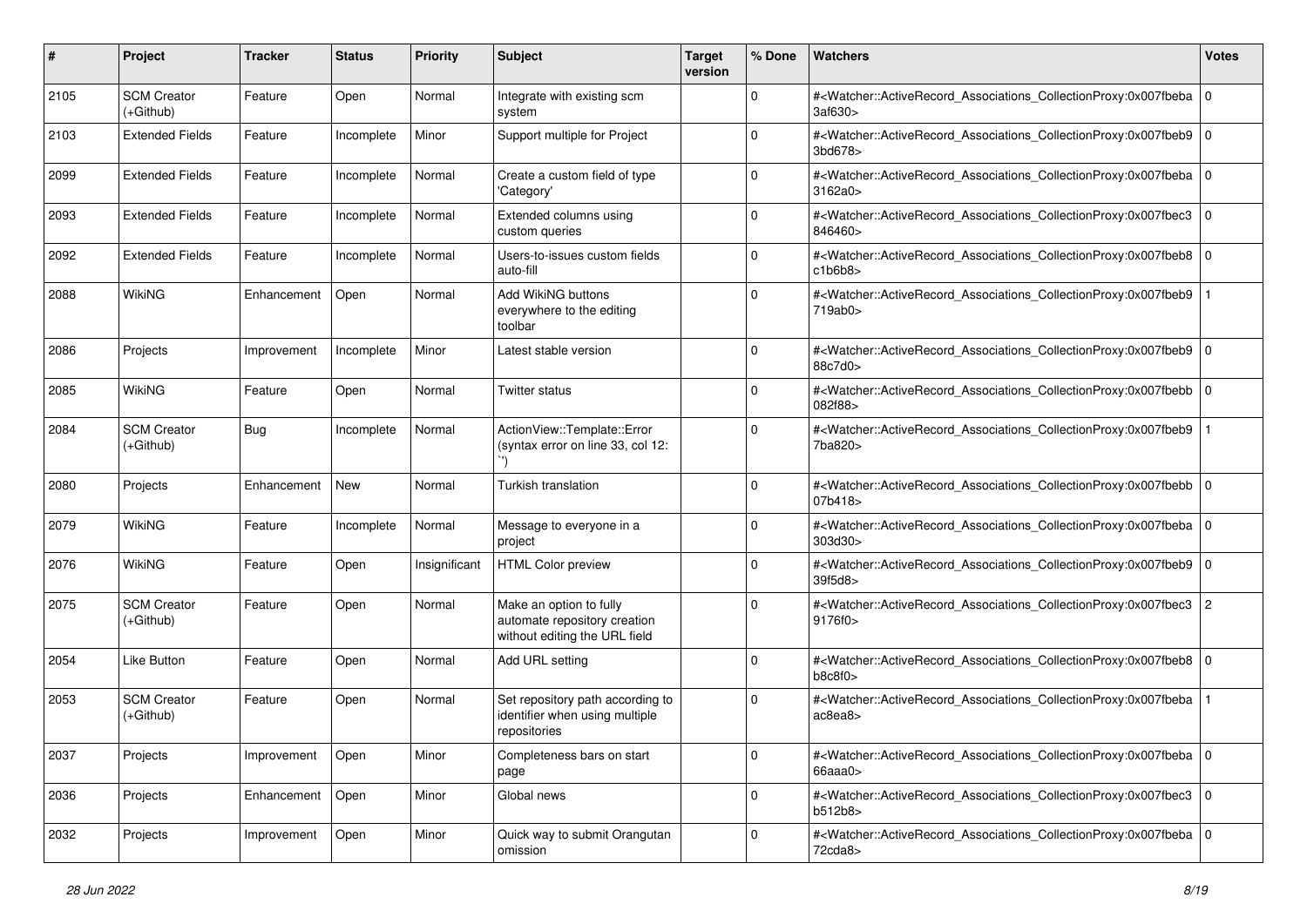| #    | Project                | Tracker     | <b>Status</b>         | <b>Priority</b> | <b>Subject</b>                                            | <b>Target</b><br>version | % Done   | <b>Watchers</b>                                                                                                                                          | <b>Votes</b> |
|------|------------------------|-------------|-----------------------|-----------------|-----------------------------------------------------------|--------------------------|----------|----------------------------------------------------------------------------------------------------------------------------------------------------------|--------------|
| 2031 | Projects               | Improvement | Open                  | Minor           | News sidebar                                              |                          | $\Omega$ | # <watcher::activerecord associations="" collectionproxy:0x007fbec3<br="">b5c140&gt;</watcher::activerecord>                                             | $\mathbf 0$  |
| 2028 | <b>Extended Fields</b> | Feature     | Incomplete            | Normal          | make fields final option                                  |                          | $\Omega$ | # <watcher::activerecord 0<br="" associations="" collectionproxy:0x007fbeba=""  ="">43b040&gt;</watcher::activerecord>                                   |              |
| 2026 | <b>Extended Fields</b> | Feature     | Open                  | Normal          | Sizing defaults for custom fields                         |                          | $\Omega$ | # <watcher::activerecord_associations_collectionproxy:0x007fbeb9f 0<br="">e2458&gt;</watcher::activerecord_associations_collectionproxy:0x007fbeb9f>     |              |
| 2024 | OpenID Fix             | Patch       | Under<br>Verification | Normal          | Associate existing accounts by<br>email                   |                          | $\Omega$ | # <watcher::activerecord_associations_collectionproxy:0x007fbeb8 0<br="">c5f098</watcher::activerecord_associations_collectionproxy:0x007fbeb8>          |              |
| 2021 | Projects               | Improvement | Incomplete            | Major           | Spam protect                                              |                          | $\Omega$ | # <watcher::activerecord_associations_collectionproxy:0x007fbeb9<br>585d48&gt;</watcher::activerecord_associations_collectionproxy:0x007fbeb9<br>        | $\mathbf 0$  |
| 2019 | <b>Extended Fields</b> | Feature     | Open                  | Normal          | Custom field type web service                             |                          | $\Omega$ | # <watcher::activerecord_associations_collectionproxy:0x007fbeba 0<br=""  ="">023480&gt;</watcher::activerecord_associations_collectionproxy:0x007fbeba> |              |
| 2018 | <b>Extended Fields</b> | Feature     | Open                  | Normal          | database query cutsom field<br>type                       |                          | $\Omega$ | # <watcher::activerecord associations="" collectionproxy:0x007fbeba<br="">d87950&gt;</watcher::activerecord>                                             |              |
| 2013 | <b>Role Shift</b>      | Feature     | Incomplete            | Minor           | Resource shifts                                           |                          | $\Omega$ | # <watcher::activerecord_associations_collectionproxy:0x007fbeba 0<br=""  ="">1e2a50&gt;</watcher::activerecord_associations_collectionproxy:0x007fbeba> |              |
| 2011 | <b>Extended Fields</b> | Feature     | Incomplete            | Normal          | Custom field translations                                 |                          | $\Omega$ | # <watcher::activerecord associations="" collectionproxy:0x007fbeba<br="">2e4778&gt;</watcher::activerecord>                                             | $\mathbf 0$  |
| 2007 | <b>Extended Fields</b> | Feature     | Incomplete            | Minor           | Projects listing sorting                                  |                          | $\Omega$ | # <watcher::activerecord associations="" collectionproxy:0x007fbeb8=""  <br="">477948&gt;</watcher::activerecord>                                        | $\mathbf 0$  |
| 2006 | <b>Extended Fields</b> | Feature     | Incomplete            | Minor           | Users listing sorting                                     |                          | $\Omega$ | # <watcher::activerecord_associations_collectionproxy:0x007fbeb9 0<br=""  ="">6ee9a0&gt;</watcher::activerecord_associations_collectionproxy:0x007fbeb9> |              |
| 2005 | <b>Extended Fields</b> | Feature     | Incomplete            | Minor           | Paging for projects listing                               |                          | $\Omega$ | # <watcher::activerecord associations="" collectionproxy:0x007fbeb9=""  <br="">9d38f0&gt;</watcher::activerecord>                                        | $\mathbf 0$  |
| 1999 | Sidebar Content        | Feature     | Incomplete            | Minor           | Project module                                            |                          | $\Omega$ | # <watcher::activerecord 0<br="" associations="" collectionproxy:0x007fbeb8="">240170&gt;</watcher::activerecord>                                        |              |
| 1997 | Download Button        | Feature     | Open                  | Minor           | Project module                                            |                          | $\Omega$ | # <watcher::activerecord_associations_collectionproxy:0x007fbeb9<br>dfe678</watcher::activerecord_associations_collectionproxy:0x007fbeb9<br>            | $\Omega$     |
| 1996 | <b>Author Box</b>      | Feature     | Incomplete            | Minor           | Project module                                            |                          | $\Omega$ | # <watcher::activerecord associations="" collectionproxy:0x007fbeb9=""  <br="">c1bc70</watcher::activerecord>                                            | $\mathbf 0$  |
| 1995 | <b>Extended Fields</b> | Feature     | Open                  | Normal          | Checklist                                                 |                          | $\Omega$ | # <watcher::activerecord_associations_collectionproxy:0x007fbeb9  <br="">967c18&gt;</watcher::activerecord_associations_collectionproxy:0x007fbeb9>      | $\mathbf 0$  |
| 1994 | WikiNG                 | Enhancement | Incomplete            | Normal          | Inline warnings, tips etc                                 |                          | $\Omega$ | # <watcher::activerecord_associations_collectionproxy:0x007fbeba  <br="">ee07c0&gt;</watcher::activerecord_associations_collectionproxy:0x007fbeba>      | $\mathbf 0$  |
| 1993 | Advertising            | Feature     | Open                  | Normal          | Which types of user                                       |                          | $\Omega$ | # <watcher::activerecord associations="" collectionproxy:0x007fbec3<br="">b22828&gt;</watcher::activerecord>                                             | $\mathbf{0}$ |
| 1990 | Projects               | Improvement | Incomplete            | Minor           | anti notificatin spam - fine<br>grained mail distribution |                          | $\Omega$ | # <watcher::activerecord associations="" collectionproxy:0x007fbeba<br="">4b35b8&gt;</watcher::activerecord>                                             |              |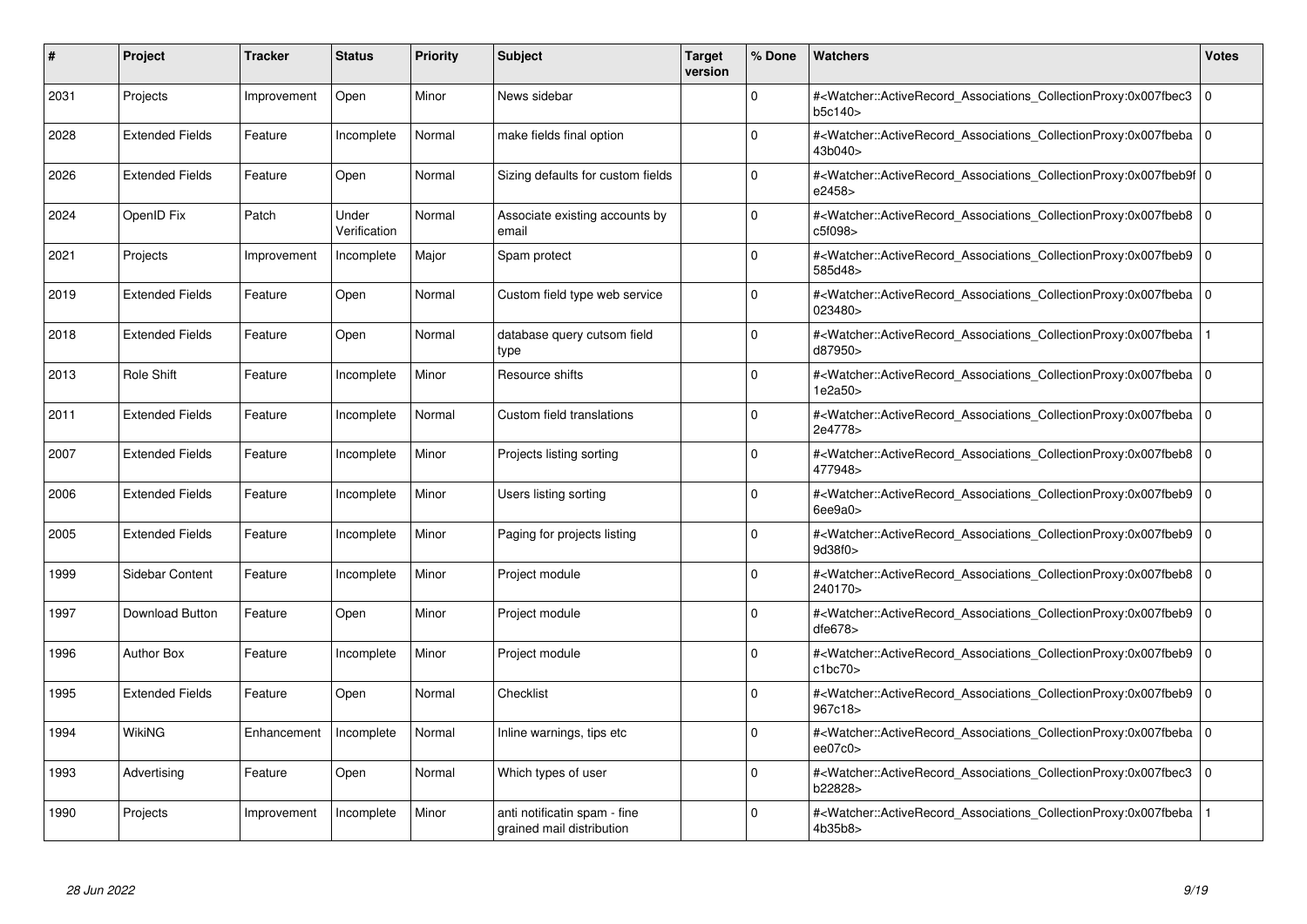| #    | Project                | <b>Tracker</b> | <b>Status</b> | <b>Priority</b> | <b>Subject</b>                                                                           | <b>Target</b><br>version | % Done      | <b>Watchers</b>                                                                                                                                           | <b>Votes</b>   |
|------|------------------------|----------------|---------------|-----------------|------------------------------------------------------------------------------------------|--------------------------|-------------|-----------------------------------------------------------------------------------------------------------------------------------------------------------|----------------|
| 1989 | Projects               | Bug            | In Progress   | Normal          | Кирилиця в рекламі                                                                       |                          | 90          | # <watcher::activerecord_associations_collectionproxy:0x007fbebb<br>4fd130&gt;</watcher::activerecord_associations_collectionproxy:0x007fbebb<br>         | $\mathbf 0$    |
| 1988 | Orangutan              | Improvement    | Incomplete    | Normal          | Multithreading                                                                           |                          | $\Omega$    | # <watcher::activerecord_associations_collectionproxy:0x007fbeb8  <br="">c77bc0</watcher::activerecord_associations_collectionproxy:0x007fbeb8>           | $\Omega$       |
| 1987 | Projects               | Feature        | Incomplete    | Normal          | Attachment resize                                                                        |                          | $\Omega$    | # <watcher::activerecord_associations_collectionproxy:0x007fbeba 0<br=""  ="">43e858&gt;</watcher::activerecord_associations_collectionproxy:0x007fbeba>  |                |
| 1985 | <b>Project Alias</b>   | Patch          | Deferred      | Normal          | Redmine.pm for Git supporting<br>project-aliases                                         |                          | $\Omega$    | # <watcher::activerecord_associations_collectionproxy:0x007fbebaf 0<br=""  ="">6de68&gt;</watcher::activerecord_associations_collectionproxy:0x007fbebaf> |                |
| 1984 | Subscription           | Feature        | Incomplete    | Minor           | Redirecting back after<br>registration/loginRedirecting<br>back after registration/login |                          | $\Omega$    | # <watcher::activerecord associations="" collectionproxy:0x007fbeb9<br="">c7c3b8</watcher::activerecord>                                                  | $\mathbf 0$    |
| 1983 | Role Shift             | Feature        | Open          | Major           | Default shifts                                                                           |                          | $\Omega$    | # <watcher::activerecord 0<br="" associations="" collectionproxy:0x007fbec3=""  ="">b3ae28</watcher::activerecord>                                        |                |
| 1982 | <b>Role Shift</b>      | Feature        | Open          | Major           | Redmine.pm patch wanted                                                                  |                          | $\Omega$    | # <watcher::activerecord associations="" collectionproxy:0x007fbec3<br="">90b2b0&gt;</watcher::activerecord>                                              | $\mathbf 0$    |
| 1981 | Subscription           | Feature        | Open          | Normal          | Site-wide notifications                                                                  |                          | $\Omega$    | # <watcher::activerecord_associations_collectionproxy:0x007fbeb9<br>355f78&gt;</watcher::activerecord_associations_collectionproxy:0x007fbeb9<br>         |                |
| 1980 | WikiNG                 | <b>Bug</b>     | Open          | Normal          | Problem running plugin in<br>development mode                                            |                          | $\Omega$    | # <watcher::activerecord_associations_collectionproxy:0x007fbeba<br>616ec8</watcher::activerecord_associations_collectionproxy:0x007fbeba<br>             | $-1$           |
| 1977 | <b>WikiNG</b>          | Feature        | Open          | Normal          | Conditional macro for users &<br>groups                                                  |                          | $\Omega$    | # <watcher::activerecord_associations_collectionproxy:0x007fbeb9<br>772700&gt;</watcher::activerecord_associations_collectionproxy:0x007fbeb9<br>         | $\overline{c}$ |
| 1970 | <b>Contact Form</b>    | Feature        | Open          | Minor           | Contact link                                                                             |                          | $\Omega$    | # <watcher::activerecord_associations_collectionproxy:0x007fbeb8  <br="">66c898&gt;</watcher::activerecord_associations_collectionproxy:0x007fbeb8>       | $\mathbf 0$    |
| 1969 | Projects               | Improvement    | Open          | Normal          | Vote plugin                                                                              |                          | $\Omega$    | # <watcher::activerecord associations="" collectionproxy:0x007fbeba<br="">280340&gt;</watcher::activerecord>                                              | $\mathbf 0$    |
| 1963 | Projects               | Feature        | Open          | Minor           | Issues/messages count                                                                    |                          | $\Omega$    | # <watcher::activerecord_associations_collectionproxy:0x007fbeba  <br="">c68df8</watcher::activerecord_associations_collectionproxy:0x007fbeba>           | $\mathbf 0$    |
| 1957 | <b>Download Button</b> | Feature        | Incomplete    | Normal          | Plugin configuration                                                                     |                          | $\Omega$    | # <watcher::activerecord_associations_collectionproxy:0x007fbeb9  <br="">3b1030&gt;</watcher::activerecord_associations_collectionproxy:0x007fbeb9>       | $\Omega$       |
| 1956 | <b>Extended Fields</b> | Feature        | Incomplete    | Minor           | SIP link                                                                                 |                          | $\Omega$    | # <watcher::activerecord 0<br="" associations="" collectionproxy:0x007fbeba=""  ="">cd89a0</watcher::activerecord>                                        |                |
| 1955 | <b>Extended Fields</b> | Feature        | Incomplete    | Normal          | FTP link                                                                                 |                          | $\mathbf 0$ | # <watcher::activerecord associations="" collectionproxy:0x007fbeba<br="">42c248&gt;</watcher::activerecord>                                              | $\mathbf 0$    |
| 1954 | <b>Extended Fields</b> | Feature        | Incomplete    | Normal          | Mailto links                                                                             |                          | $\Omega$    | # <watcher::activerecord_associations_collectionproxy:0x007fbeba 0<br=""  ="">175e28&gt;</watcher::activerecord_associations_collectionproxy:0x007fbeba>  |                |
| 1948 | Projects               | Feature        | Open          | Minor           | Testimonials / Used by                                                                   |                          | $\Omega$    | # <watcher::activerecord_associations_collectionproxy:0x007fbebb<br>0a6f28&gt;</watcher::activerecord_associations_collectionproxy:0x007fbebb<br>         | $\mathbf 0$    |
| 1947 | <b>Extended Fields</b> | Feature        | Open          | Normal          | Visible for admins only                                                                  |                          | $\Omega$    | # <watcher::activerecord associations="" collectionproxy:0x007fbeb9<br="">0739e0&gt;</watcher::activerecord>                                              | $\Omega$       |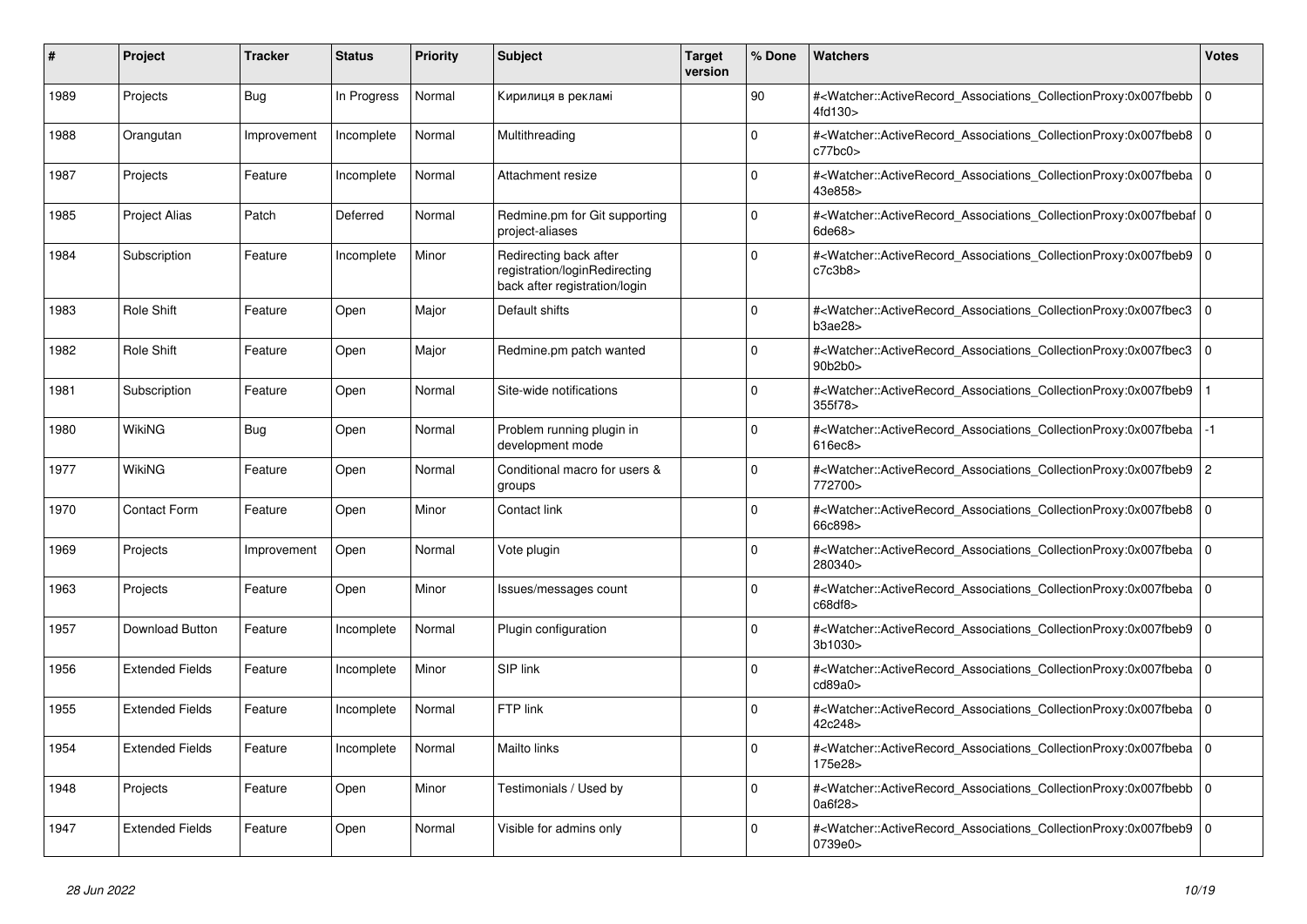| #    | Project                | <b>Tracker</b> | <b>Status</b> | <b>Priority</b> | <b>Subject</b>                                       | <b>Target</b><br>version | % Done   | <b>Watchers</b>                                                                                                                                          | <b>Votes</b> |
|------|------------------------|----------------|---------------|-----------------|------------------------------------------------------|--------------------------|----------|----------------------------------------------------------------------------------------------------------------------------------------------------------|--------------|
| 1943 | <b>Author Box</b>      | Feature        | Deferred      | Normal          | Author box layout change plan                        |                          | $\Omega$ | # <watcher::activerecord associations="" collectionproxy:0x007fbec3<br="">bc5028&gt;</watcher::activerecord>                                             | $\mathbf 0$  |
| 1942 | WikiNG                 | Feature        | Incomplete    | Minor           | Support for target in links                          |                          | $\Omega$ | # <watcher::activerecord 0<br="" associations="" collectionproxy:0x007fbebaf=""  ="">14c50 &gt;</watcher::activerecord>                                  |              |
| 1931 | <b>WikiNG</b>          | Bug            | Deferred      | Normal          | it seems conflict with the<br>redmine ckeditor       |                          | $\Omega$ | # <watcher::activerecord associations="" collectionproxy:0x007fbeb9<br="">655188&gt;</watcher::activerecord>                                             |              |
| 1921 | Orangutan              | Enhancement    | Open          | Minor           | RSS monkey                                           |                          | $\Omega$ | # <watcher::activerecord 0<br="" associations="" collectionproxy:0x007fbeba=""  ="">b1b040</watcher::activerecord>                                       |              |
| 1919 | <b>Extended Fields</b> | Feature        | Incomplete    | Normal          | Extend Link extended field                           |                          | $\Omega$ | # <watcher::activerecord_associations_collectionproxy:0x007fbebb  <br="">43c2a0&gt;</watcher::activerecord_associations_collectionproxy:0x007fbebb>      | $\Omega$     |
| 1915 | Red-Andy               | Feature        | Incomplete    | Normal          | TOC items box should move as<br>we click on the item |                          | $\Omega$ | # <watcher::activerecord associations="" collectionproxy:0x007fbeb8<br="">8f1dc0</watcher::activerecord>                                                 | $\Omega$     |
| 1913 | <b>WikiNG</b>          | Enhancement    | Incomplete    | Minor           | External Debian/Ubuntu bugs                          |                          | $\Omega$ | # <watcher::activerecord associations="" collectionproxy:0x007fbec3<br="">b58810&gt;</watcher::activerecord>                                             | $\mathbf 0$  |
| 1910 | Projects               | Support        | Open          | Major           | Users verification                                   |                          | $\Omega$ | # <watcher::activerecord_associations_collectionproxy:0x007fbeba 0<br=""  ="">860a08&gt;</watcher::activerecord_associations_collectionproxy:0x007fbeba> |              |
| 1909 | Orangutan              | Enhancement    | Incomplete    | Minor           | Orangutan::Kayako                                    |                          | $\Omega$ | # <watcher::activerecord associations="" collectionproxy:0x007fbeba<br="">3fbd50</watcher::activerecord>                                                 | $\mathbf 0$  |
| 1907 | WikiNG                 | Feature        | Incomplete    | Minor           | Social links                                         |                          | $\Omega$ | # <watcher::activerecord associations="" collectionproxy:0x007fbeb9<br="">a97ea8&gt;</watcher::activerecord>                                             |              |
| 1906 | <b>WikiNG</b>          | Enhancement    | Incomplete    | Minor           | <b>External Redmine links</b>                        |                          | $\Omega$ | # <watcher::activerecord associations="" collectionproxy:0x007fbec3<br="">bbd328&gt;</watcher::activerecord>                                             |              |
| 1905 | Orangutan              | Feature        | Open          | Normal          | <b>SCM</b> monkey                                    |                          | $\Omega$ | # <watcher::activerecord associations="" collectionproxy:0x007fbec0<br="">365390&gt;</watcher::activerecord>                                             | $\mathbf 0$  |
| 1902 | Meta                   | Feature        | Incomplete    | Normal          | Consider clear html and light<br>mode                |                          | $\Omega$ | # <watcher::activerecord associations="" collectionproxy:0x007fbec1<br="">b90500&gt;</watcher::activerecord>                                             | $\mathbf 0$  |
| 1900 | WikiNG                 | Feature        | Incomplete    | Minor           | Singe bracket smiley                                 |                          | $\Omega$ | # <watcher::activerecord_associations_collectionproxy:0x007fbec0<br>488d80&gt;</watcher::activerecord_associations_collectionproxy:0x007fbec0<br>        | $\Omega$     |
| 1899 | WikiNG                 | Improvement    | Incomplete    | Minor           | Ignore conditions on preview                         |                          | $\Omega$ | # <watcher::activerecord associations="" collectionproxy:0x007fbec0<br="">9133f0&gt;</watcher::activerecord>                                             | $\mathbf 0$  |
| 1893 | Orangutan              | Enhancement    | Open          | Minor           | Twitter monkey                                       |                          | $\Omega$ | # <watcher::activerecord_associations_collectionproxy:0x007fbec1<br>d78a70&gt;</watcher::activerecord_associations_collectionproxy:0x007fbec1<br>        | $\mathbf 0$  |
| 1891 | Projects               | Improvement    | Open          | Normal          | Add BASH & Perl CodeRay<br>scanners                  |                          | $\Omega$ | # <watcher::activerecord associations="" collectionproxy:0x007fbec1<br="">86d490&gt;</watcher::activerecord>                                             | $\Omega$     |
| 1888 | Orangutan::Redmin<br>e | Feature        | Open          | Normal          | Reuse past tasks                                     |                          | $\Omega$ | # <watcher::activerecord associations="" collectionproxy:0x007fbec0<br="">d1e238&gt;</watcher::activerecord>                                             | $\mathbf 0$  |
| 1884 | <b>Extended Fields</b> | Feature        | Incomplete    | Normal          | Multiselect                                          |                          | $\Omega$ | # <watcher::activerecord_associations_collectionproxy:0x007fbec0 0<br=""  ="">9ecad8&gt;</watcher::activerecord_associations_collectionproxy:0x007fbec0> |              |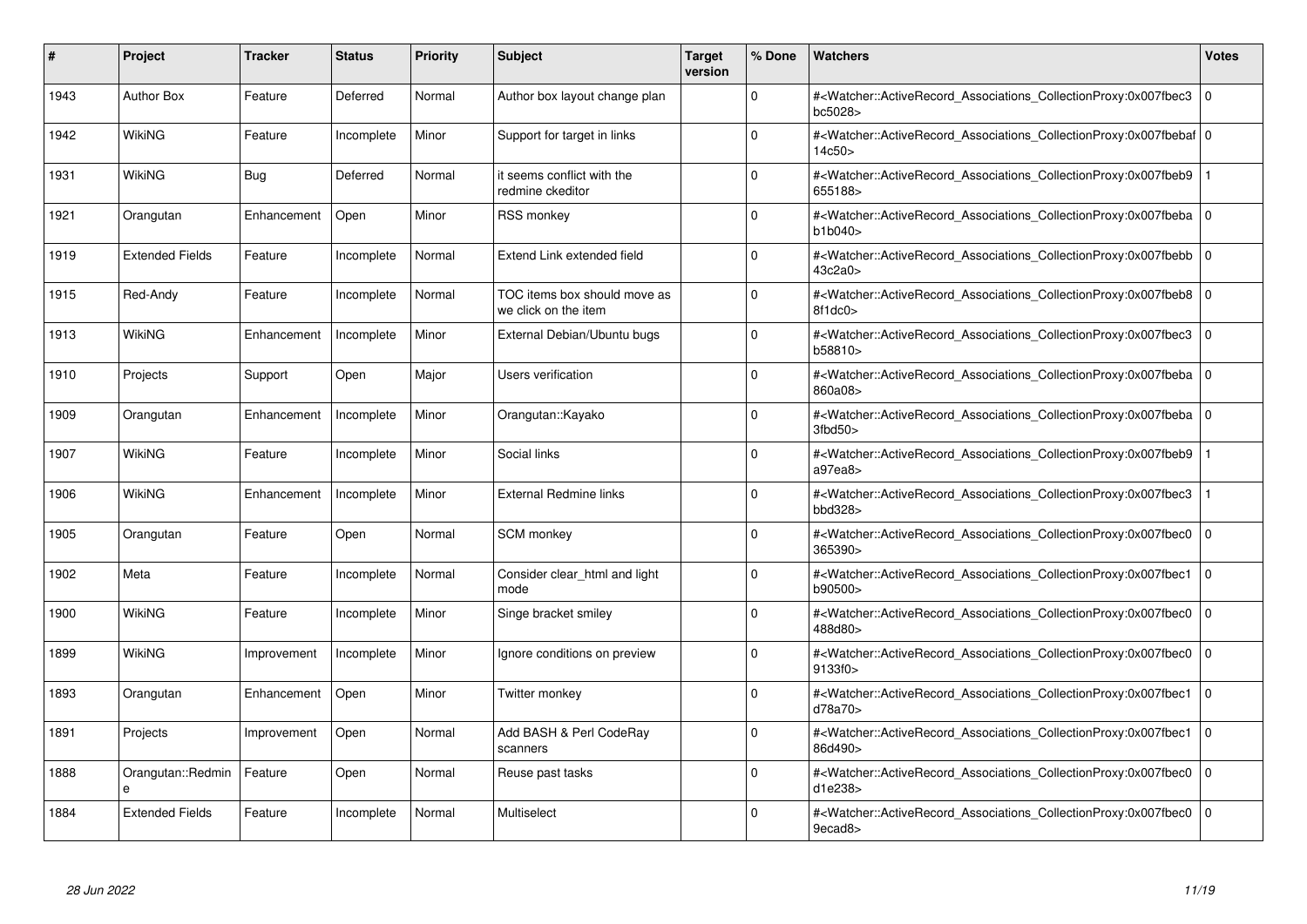| #    | Project                           | <b>Tracker</b> | <b>Status</b> | <b>Priority</b> | <b>Subject</b>                                          | <b>Target</b><br>version | % Done   | <b>Watchers</b>                                                                                                                                          | <b>Votes</b>   |
|------|-----------------------------------|----------------|---------------|-----------------|---------------------------------------------------------|--------------------------|----------|----------------------------------------------------------------------------------------------------------------------------------------------------------|----------------|
| 1882 | <b>Extended Fields</b>            | Feature        | Incomplete    | Normal          | Wiki toolbar for Wiki text                              |                          | $\Omega$ | # <watcher::activerecord associations="" collectionproxy:0x007fbec0<br="">4813a0&gt;</watcher::activerecord>                                             | $\mathbf 0$    |
| 1881 | <b>Extended Fields</b>            | Feature        | Open          | Insignificant   | Support wiki toolbar for "Default<br>value"             |                          | $\Omega$ | # <watcher::activerecord associations="" collectionproxy:0x007fbec0<br="">8e2728&gt;</watcher::activerecord>                                             | $\mathbf 0$    |
| 1878 | <b>SCM Creator</b><br>(+Github)   | Support        | Deferred      | Normal          | Don't create bare GIt repository                        |                          | $\Omega$ | # <watcher::activerecord_associations_collectionproxy:0x007fbec1<br>3dea00&gt;</watcher::activerecord_associations_collectionproxy:0x007fbec1<br>        | $\Omega$       |
| 1868 | Projects                          | Feature        | Reopened      | Minor           | Author in Google search results                         |                          | 80       | # <watcher::activerecord 0<br="" associations="" collectionproxy:0x007fbec7=""  ="">da4e30&gt;</watcher::activerecord>                                   |                |
| 1867 | Projects                          | Feature        | Incomplete    | Minor           | <b>Textile draft</b>                                    |                          | $\Omega$ | # <watcher::activerecord_associations_collectionproxy:0x007fbec1<br>430f08&gt;</watcher::activerecord_associations_collectionproxy:0x007fbec1<br>        | $\Omega$       |
| 1858 | <b>SCM Creator</b><br>(+Github)   | Feature        | Open          | Normal          | New Wiki/Textile macro                                  |                          | $\Omega$ | # <watcher::activerecord_associations_collectionproxy:0x007fbec1<br>3909e0&gt;</watcher::activerecord_associations_collectionproxy:0x007fbec1<br>        | $\Omega$       |
| 1853 | Projects                          | Support        | Open          | Normal          | Customizer                                              |                          | $\Omega$ | # <watcher::activerecord associations="" collectionproxy:0x007fbec0<br="">8e44d8&gt;</watcher::activerecord>                                             | $\mathbf 0$    |
| 1837 | Projects                          | Feature        | Open          | Insignificant   | Andriy is now working on                                |                          | $\Omega$ | # <watcher::activerecord_associations_collectionproxy:0x007fbec1<br>2d2f30&gt;</watcher::activerecord_associations_collectionproxy:0x007fbec1<br>        | $\Omega$       |
| 1831 | Projects                          | Feature        | Incomplete    | Minor           | Automatically include mail<br>conversations             |                          | $\Omega$ | # <watcher::activerecord associations="" collectionproxy:0x007fbec0<br="">c28bd0&gt;</watcher::activerecord>                                             | $\mathbf 0$    |
| 1829 | Projects                          | Feature        | Open          | Normal          | A project generator from<br>templates                   |                          | $\Omega$ | # <watcher::activerecord associations="" collectionproxy:0x007fbec0<br="">92d5e8&gt;</watcher::activerecord>                                             | $\mathbf 0$    |
| 1828 | <b>Contact Form</b>               | Support        | Deferred      | Normal          | Incorrect from/reply to address<br>used in sent email   |                          | 40       | # <watcher::activerecord_associations_collectionproxy:0x007fbec1<br>bf75e8</watcher::activerecord_associations_collectionproxy:0x007fbec1<br>            | $\mathbf 0$    |
| 1804 | Projects                          | Feature        | Incomplete    | Insignificant   | Arrows (or similar solution) for<br>project menu        |                          | $\Omega$ | # <watcher::activerecord associations="" collectionproxy:0x007fbec1<br="">c1e620&gt;</watcher::activerecord>                                             | $\mathbf 0$    |
| 1799 | Projects                          | <b>Bug</b>     | Open          | Normal          | Thumbnail overflows issues on<br>overview page          |                          | $\Omega$ | # <watcher::activerecord associations="" collectionproxy:0x007fbec1<br="">10acc0</watcher::activerecord>                                                 | $\mathbf 0$    |
| 1796 | Projects                          | Feature        | Open          | Normal          | <b>Translations helper</b>                              |                          | $\Omega$ | # <watcher::activerecord_associations_collectionproxy:0x007fbec0<br>a50ba0&gt;</watcher::activerecord_associations_collectionproxy:0x007fbec0<br>        | $\Omega$       |
| 1793 | <b>SCM Creator</b><br>(+Github)   | Feature        | Incomplete    | Normal          | Allow the creation of non-local<br>repositories         |                          | $\Omega$ | # <watcher::activerecord associations="" collectionproxy:0x007fbec7<br="">aadd80&gt;</watcher::activerecord>                                             | $\overline{c}$ |
| 1790 | Projects                          | Feature        | Open          | Normal          | Rotate logs                                             |                          | $\Omega$ | # <watcher::activerecord_associations_collectionproxy:0x007fbec1<br>0332e8&gt;</watcher::activerecord_associations_collectionproxy:0x007fbec1<br>        | $\mathbf 0$    |
| 1784 | Hooks Manager                     | Feature        | Open          | Normal          | Support per-project Ads                                 |                          | $\Omega$ | # <watcher::activerecord associations="" collectionproxy:0x007fbec7<br="">191c38&gt;</watcher::activerecord>                                             | $\mathbf 0$    |
| 1783 | Projects                          | <b>Bug</b>     | Open          | Normal          | Weird logouts                                           |                          | $\Omega$ | # <watcher::activerecord associations="" collectionproxy:0x007fbec7<br="">22e128&gt;</watcher::activerecord>                                             | $\mathbf{0}$   |
| 1763 | <b>SCM Creator</b><br>$(+Github)$ | <b>Bug</b>     | Open          | Normal          | 'Create repository" button<br>hiding is too restrictive |                          | $\Omega$ | # <watcher::activerecord_associations_collectionproxy:0x007fbec6 0<br=""  ="">788bb0&gt;</watcher::activerecord_associations_collectionproxy:0x007fbec6> |                |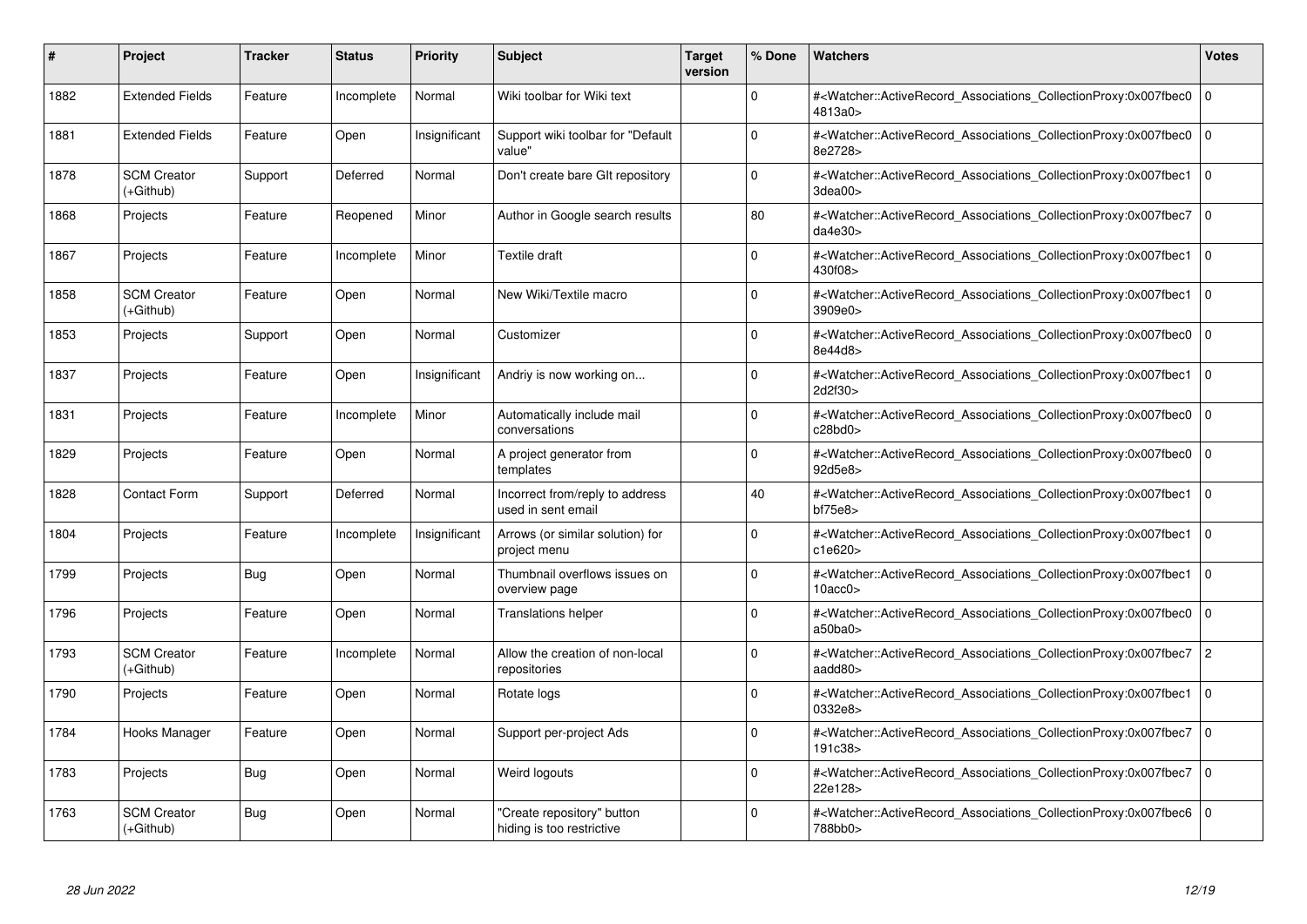| #    | <b>Project</b>                    | Tracker     | <b>Status</b> | <b>Priority</b> | <b>Subject</b>                                          | <b>Target</b><br>version | % Done   | <b>Watchers</b>                                                                                                                                          | <b>Votes</b> |
|------|-----------------------------------|-------------|---------------|-----------------|---------------------------------------------------------|--------------------------|----------|----------------------------------------------------------------------------------------------------------------------------------------------------------|--------------|
| 1757 | <b>SCM Creator</b><br>$(+Github)$ | Feature     | Incomplete    | Insignificant   | Allow subdirectories                                    |                          | $\Omega$ | # <watcher::activerecord_associations_collectionproxy:0x00557da5 0<br=""  ="">b9d408&gt;</watcher::activerecord_associations_collectionproxy:0x00557da5> |              |
| 1751 | Hooks Manager                     | Feature     | Incomplete    | Minor           | Support URL regexps to limit<br>pages                   |                          | $\Omega$ | # <watcher::activerecord 0<br="" associations="" collectionproxy:0x00557da3=""  ="">d2b808&gt;</watcher::activerecord>                                   |              |
| 1747 | Projects                          | Feature     | Open          | Major           | Some kind of site usage plugin                          |                          | $\Omega$ | # <watcher::activerecord 0<br="" associations="" collectionproxy:0x007fbec3=""  ="">cf6528&gt;</watcher::activerecord>                                   |              |
| 1739 | CD-Index                          | Feature     | Open          | Normal          | Debian package                                          |                          | $\Omega$ | # <watcher::activerecord_associations_collectionproxy:0x007fbeba<br>d8a970&gt;</watcher::activerecord_associations_collectionproxy:0x007fbeba<br>        |              |
| 1736 | CD-Index                          | Feature     | Open          | Normal          | Command-line options and<br>environmental variables     |                          | $\Omega$ | # <watcher::activerecord associations="" collectionproxy:0x007fbec3<br="">c97ac8</watcher::activerecord>                                                 | $\Omega$     |
| 1735 | <b>TOC</b>                        | Bug         | Incomplete    | Normal          | Broken in new DokuWiki?                                 |                          | $\Omega$ | # <watcher::activerecord 0<br="" associations="" collectionproxy:0x007fbeb8="">45b428&gt;</watcher::activerecord>                                        |              |
| 1733 | CD-Index                          | Feature     | Open          | Normal          | Put more info about the media<br>into header            |                          | $\Omega$ | # <watcher::activerecord associations="" collectionproxy:0x007fbeb9<br="">d27538&gt;</watcher::activerecord>                                             | $\mathbf 0$  |
| 1731 | CD-Index                          | Bug         | Incomplete    | Normal          | Libarchive<br>archive read symlink returns<br>garbage   |                          | $\Omega$ | # <watcher::activerecord_associations_collectionproxy:0x007fbeba 0<br=""  ="">2dbcb8&gt;</watcher::activerecord_associations_collectionproxy:0x007fbeba> |              |
| 1729 | CD-Index                          | Bug         | Incomplete    | Normal          | Segfault in libarchive when<br>working with large ISO   |                          | $\Omega$ | # <watcher::activerecord 0<br="" associations="" collectionproxy:0x007fbeb9f=""  ="">654a8</watcher::activerecord>                                       |              |
| 1725 | Red-Andy                          | Feature     | Deferred      | Normal          | Stick footer to the bottom of a<br>page                 |                          | 50       | # <watcher::activerecord associations="" collectionproxy:0x007fbeba<br="">823f68&gt;</watcher::activerecord>                                             |              |
| 1723 | CD-Index                          | Feature     | Open          | Normal          | PHP module                                              |                          | $\Omega$ | # <watcher::activerecord associations="" collectionproxy:0x007fbeba<br="">2a2558&gt;</watcher::activerecord>                                             | $\mathbf 0$  |
| 1722 | CD-Index                          | Feature     | Open          | Major           | Separate common code into<br>library                    |                          | $\Omega$ | # <watcher::activerecord associations="" collectionproxy:0x007fbeb9<br="">e60f30&gt;</watcher::activerecord>                                             | $\mathbf 0$  |
| 1721 | CD-Index                          | Feature     | Open          | Minor           | Man page for cdfind                                     |                          | $\Omega$ | # <watcher::activerecord_associations_collectionproxy:0x007fbec3<br>e2cf50</watcher::activerecord_associations_collectionproxy:0x007fbec3<br>            | $\Omega$     |
| 1720 | CD-Index                          | Feature     | Open          | Minor           | Man page for cdindex                                    |                          | $\Omega$ | # <watcher::activerecord associations="" collectionproxy:0x007fbec3<br="">8549e8&gt;</watcher::activerecord>                                             | $\mathbf 0$  |
| 1716 | Projects                          | Feature     | In Progress   | Normal          | Orangutan video/chat demo                               |                          | 10       | # <watcher::activerecord associations="" collectionproxy:0x007fbeb9<br="">b28840&gt;</watcher::activerecord>                                             | $\mathbf 0$  |
| 1687 | Meta                              | Feature     | Open          | Normal          | Global Meta tags, Meta tags per<br>project and per page |                          | $\Omega$ | # <watcher::activerecord_associations_collectionproxy:0x007fbeb9<br>0cd648</watcher::activerecord_associations_collectionproxy:0x007fbeb9<br>            | $\Omega$     |
| 1680 | Orangutan::Redmin<br>$\mathbf{a}$ | Bug         | Open          | Normal          | Cancelling Comment context                              |                          | $\Omega$ | # <watcher::activerecord associations="" collectionproxy:0x007fbebb=""  <br="">2ae2d0</watcher::activerecord>                                            | $\mathbf 0$  |
| 1638 | Orangutan                         | Feature     | Open          | Major           | Orangutan bug reporting                                 |                          | $\Omega$ | # <watcher::activerecord_associations_collectionproxy:0x007fbeb9<br>53b090&gt;</watcher::activerecord_associations_collectionproxy:0x007fbeb9<br>        | $\mathbf 0$  |
| 1624 | Orangutan                         | Enhancement | Open          | Normal          | ChiliProject support                                    |                          | $\Omega$ | # <watcher::activerecord_associations_collectionproxy:0x007fbeb8<br>b50e68&gt;</watcher::activerecord_associations_collectionproxy:0x007fbeb8<br>        | $\Omega$     |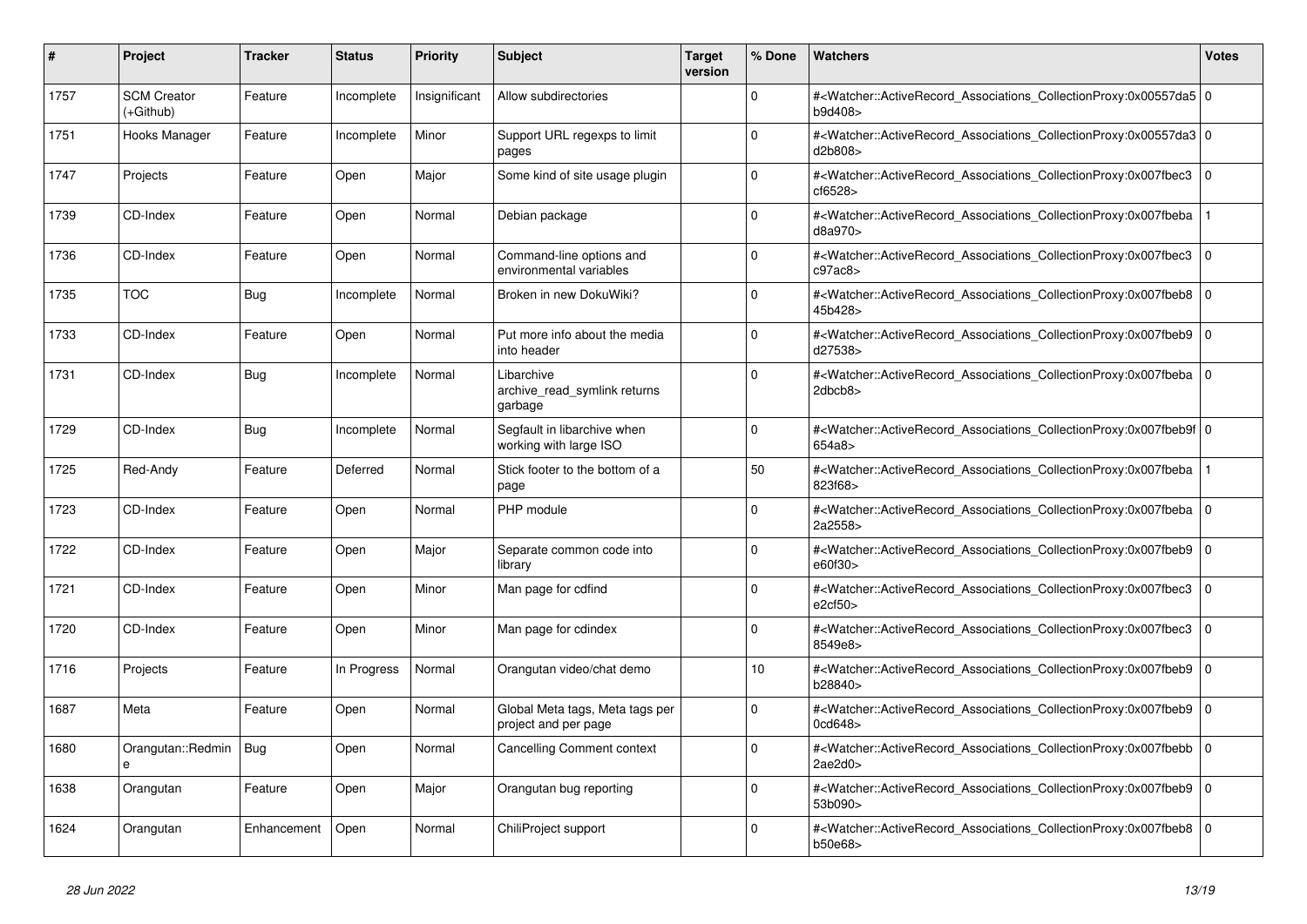| #    | Project                | Tracker     | <b>Status</b> | <b>Priority</b> | <b>Subject</b>                                                                     | <b>Target</b><br>version | % Done      | Watchers                                                                                                                                                     | <b>Votes</b>   |
|------|------------------------|-------------|---------------|-----------------|------------------------------------------------------------------------------------|--------------------------|-------------|--------------------------------------------------------------------------------------------------------------------------------------------------------------|----------------|
| 1622 | Orangutan::Redmin<br>e | Improvement | Incomplete    | Normal          | Support rest_hours column                                                          |                          | $\mathbf 0$ | # <watcher::activerecord_associations_collectionproxy:0x007fbeb9<br>0a0f8</watcher::activerecord_associations_collectionproxy:0x007fbeb9<br>                 | $\mathbf{0}$   |
| 1619 | Orangutan              | Feature     | Open          | Minor           | Avatar                                                                             |                          | $\Omega$    | # <watcher::activerecord_associations_collectionproxy:0x007fbeb8  <br="">7fea30</watcher::activerecord_associations_collectionproxy:0x007fbeb8>              | $\overline{c}$ |
| 1614 | Orangutan              | Feature     | Open          | Minor           | <b>AIML</b>                                                                        |                          | $\Omega$    | # <watcher::activerecord_associations_collectionproxy:0x007fbeb9 0<br="">0c3cd8</watcher::activerecord_associations_collectionproxy:0x007fbeb9>              |                |
| 1603 | Orangutan              | Feature     | Open          | Minor           | MegaHAL                                                                            |                          | $\mathbf 0$ | # <watcher::activerecord_associations_collectionproxy:0x007fbeba<br>1c91e0&gt;</watcher::activerecord_associations_collectionproxy:0x007fbeba<br>            |                |
| 1577 | Orangutan              | Feature     | Open          | Minor           | Roster suggestions                                                                 |                          | $\Omega$    | # <watcher::activerecord_associations_collectionproxy:0x007fbebb 0<br=""  ="">50be88&gt;</watcher::activerecord_associations_collectionproxy:0x007fbebb>     |                |
| 1466 | Orangutan::Redmin      | Improvement | Open          | Normal          | Hyperlinks in notifications                                                        |                          | $\Omega$    | # <watcher::activerecord_associations_collectionproxy:0x007fbeba 0<br="">68ad00&gt;</watcher::activerecord_associations_collectionproxy:0x007fbeba>          |                |
| 1465 | Orangutan              | Enhancement | Open          | Minor           | Pagination                                                                         |                          | $\Omega$    | # <watcher::activerecord_associations_collectionproxy:0x007fbeba  <br="">44f950&gt;</watcher::activerecord_associations_collectionproxy:0x007fbeba>          | $\mathbf 0$    |
| 1464 | Orangutan              | Feature     | Open          | Minor           | Ability to see Orangutan logs for<br>a user                                        |                          | $\mathbf 0$ | # <watcher::activerecord_associations_collectionproxy:0x007fbeb9<br>1f0278&gt;</watcher::activerecord_associations_collectionproxy:0x007fbeb9<br>            |                |
| 1337 | Orangutan::Redmin<br>e | Feature     | Incomplete    | Minor           | Automatic time tracking                                                            |                          | $\Omega$    | # <watcher::activerecord_associations_collectionproxy:0x007fbebb  <br="">097e60&gt;</watcher::activerecord_associations_collectionproxy:0x007fbebb>          | 0              |
| 1298 | Orangutan              | Improvement | Open          | Normal          | Context help for some<br>Orangutan messages                                        |                          | $\Omega$    | # <watcher::activerecord_associations_collectionproxy:0x007fbec3<br>b4f3c8</watcher::activerecord_associations_collectionproxy:0x007fbec3<br>                | 0              |
| 1159 | Orangutan::Redmin<br>e | Improvement | Open          | Minor           | Support using numbers for<br>project list                                          |                          | $\Omega$    | # <watcher::activerecord_associations_collectionproxy:0x007fbeb8  <br="">eb5888&gt;</watcher::activerecord_associations_collectionproxy:0x007fbeb8>          | $\mathbf 0$    |
| 1107 | Orangutan::Redmin<br>e | Improvement | Open          | Minor           | Change default<br>project/issue/activity if no task is<br>available                |                          | $\Omega$    | # <watcher::activerecord_associations_collectionproxy:0x007fbec2 0<br="">643268&gt;</watcher::activerecord_associations_collectionproxy:0x007fbec2>          |                |
| 1104 | Orangutan::Redmin<br>e | Feature     | Incomplete    | Minor           | Automatic overtime tracking                                                        |                          | $\Omega$    | # <watcher::activerecord_associations_collectionproxy:0x007fbeba 0<br=""  ="">dfe208</watcher::activerecord_associations_collectionproxy:0x007fbeba>         |                |
| 1038 | Orangutan::Redmin      | Improvement | Open          | Minor           | More flexible syntax for adding<br>past tasks/entries                              |                          | $\Omega$    | # <watcher::activerecord_associations_collectionproxy:0x007fbeba 0<br="">4746d8&gt;</watcher::activerecord_associations_collectionproxy:0x007fbeba>          |                |
| 1028 | Orangutan              | Feature     | Incomplete    | Minor           | Recognizing English text<br>accidentally entered with<br>different keyboard layout |                          | $\Omega$    | # <watcher::activerecord_associations_collectionproxy:0x007fbeb9<br>0fe180</watcher::activerecord_associations_collectionproxy:0x007fbeb9<br>                |                |
| 1022 | Orangutan::Redmin      | Feature     | Incomplete    | Minor           | Changing issue status<br>depending on user presence                                |                          | $\Omega$    | # <watcher::activerecord_associations_collectionproxy:0x007fbec3 0<br="">dc6548&gt;</watcher::activerecord_associations_collectionproxy:0x007fbec3>          |                |
| 984  | Orangutan              | Feature     | Open          | Minor           | Survey context                                                                     |                          | 0           | # <watcher::activerecord_associations_collectionproxy:0x007fbeba 0<br="">acbdb0&gt;</watcher::activerecord_associations_collectionproxy:0x007fbeba>          |                |
| 971  | Orangutan::Redmin<br>e | Improvement | Incomplete    | Minor           | Confirm before taking text as a<br>task/entry description                          |                          | $\mathbf 0$ | # <watcher::activerecord_associations_collectionproxy:0x007fbeb8  <br="">bea<math>518</math></watcher::activerecord_associations_collectionproxy:0x007fbeb8> |                |
| 941  | Orangutan              | Feature     | Open          | Minor           | Support Google calendar                                                            |                          | 0           | # <watcher::activerecord_associations_collectionproxy:0x007fbeb9 0<br=""  ="">3acbe8&gt;</watcher::activerecord_associations_collectionproxy:0x007fbeb9>     |                |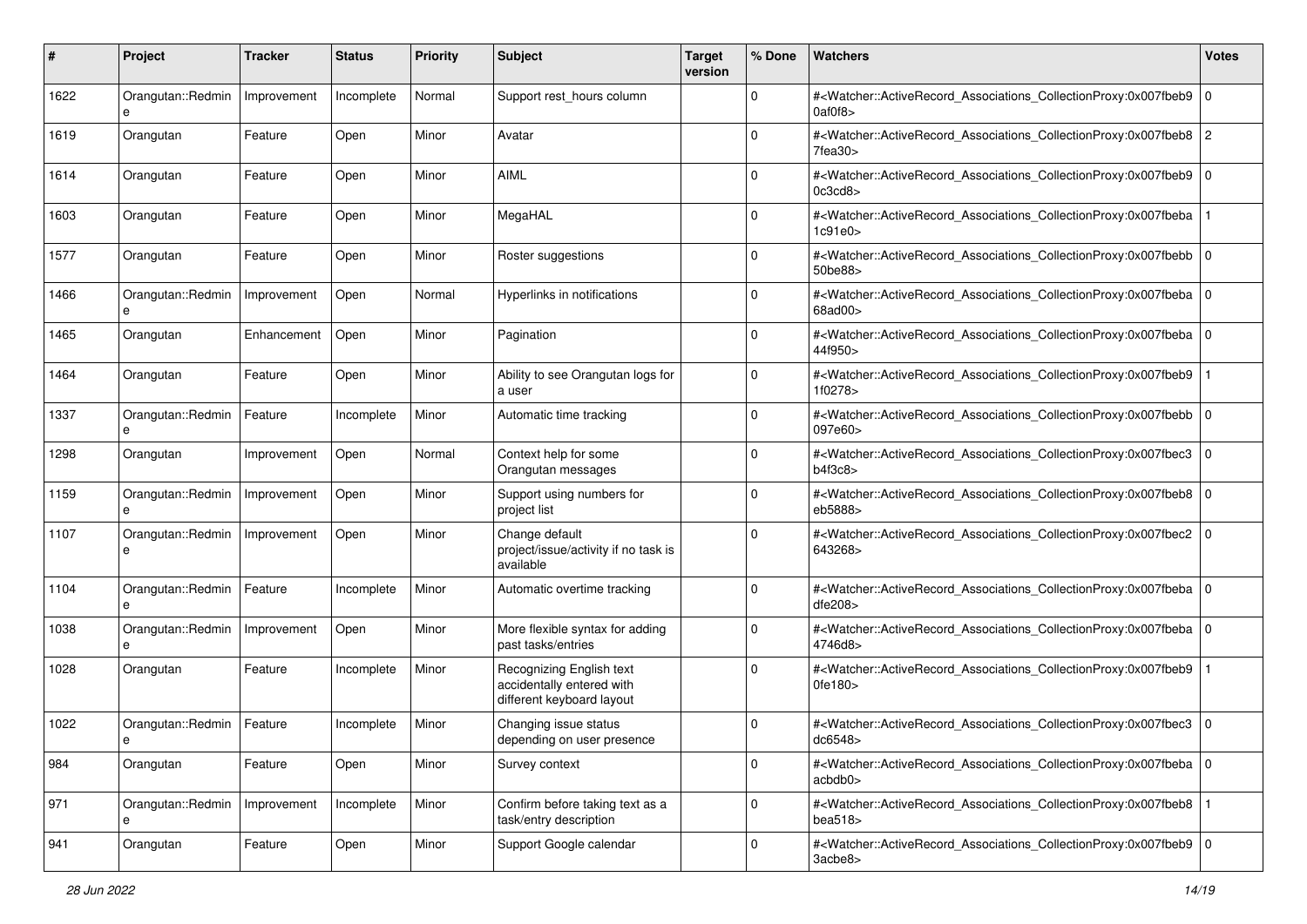| #        | <b>Project</b>                    | Tracker     | <b>Status</b>         | <b>Priority</b> | <b>Subject</b>                                                                      | <b>Target</b><br>version | % Done   | <b>Watchers</b>                                                                                                                                            | <b>Votes</b> |
|----------|-----------------------------------|-------------|-----------------------|-----------------|-------------------------------------------------------------------------------------|--------------------------|----------|------------------------------------------------------------------------------------------------------------------------------------------------------------|--------------|
| 936      | Orangutan                         | Improvement | In Progress           | Normal          | Documentation                                                                       |                          | 30       | # <watcher::activerecord_associations_collectionproxy:0x007fbeb9  <br="">5e33d0&gt;</watcher::activerecord_associations_collectionproxy:0x007fbeb9>        | $\mathbf 0$  |
| 935      | Orangutan                         | Feature     | Open                  | Minor           | Invalid keyboard layout<br>translator                                               |                          | $\Omega$ | # <watcher::activerecord associations="" collectionproxy:0x007fbebb<br="">37a538&gt;</watcher::activerecord>                                               | $\Omega$     |
| 892      | Orangutan                         | Feature     | Open                  | Minor           | Tip of the day / Did you know<br>that?                                              |                          | $\Omega$ | # <watcher::activerecord 0<br="" associations="" collectionproxy:0x007fbeba=""  ="">6d71a0</watcher::activerecord>                                         |              |
| 863      | Orangutan                         | Feature     | Open                  | Minor           | Personal TODO list                                                                  |                          | $\Omega$ | # <watcher::activerecord_associations_collectionproxy:0x007fbec3<br>e1c588&gt;</watcher::activerecord_associations_collectionproxy:0x007fbec3<br>          | $\mathbf 0$  |
| 605      | Orangutan                         | Feature     | Open                  | Minor           | SVN monkey                                                                          |                          | $\Omega$ | # <watcher::activerecord associations="" collectionproxy:0x007fbeba<br="">c811f0&gt;</watcher::activerecord>                                               |              |
| 558      | Orangutan                         | Feature     | Open                  | Minor           | Jokes context                                                                       |                          | $\Omega$ | # <watcher::activerecord_associations_collectionproxy:0x007fbec3 2<br="">698758&gt;</watcher::activerecord_associations_collectionproxy:0x007fbec3>        |              |
| 230      | Orangutan::Redmin<br>$\mathbf{a}$ | Feature     | Open                  | Minor           | Starting task/time entry and new<br>issue at the same time                          |                          | $\Omega$ | # <watcher::activerecord_associations_collectionproxy:0x007fbeba<br>aa<math>59f8</math></watcher::activerecord_associations_collectionproxy:0x007fbeba<br> | 3            |
| 215      | Orangutan::Redmin<br>e            | Enhancement | Incomplete            | Minor           | Support issue subject as an<br>answer to the issue questions                        |                          | $\Omega$ | # <watcher::activerecord_associations_collectionproxy:0x007fbeb8 0<br=""  ="">b6ccd0</watcher::activerecord_associations_collectionproxy:0x007fbeb8>       |              |
| 189      | Orangutan::Redmin<br>e            | Improvement | Open                  | Minor           | Avoid taking text as a comment<br>for the task                                      |                          | $\Omega$ | # <watcher::activerecord_associations_collectionproxy:0x007fbec3<br>c084e0&gt;</watcher::activerecord_associations_collectionproxy:0x007fbec3<br>          |              |
| 124      | Orangutan::Redmin<br>$\mathbf{a}$ | Feature     | Open                  | Minor           | Let users specify what they did<br>during a break by answering on<br>break question |                          | $\Omega$ | # <watcher::activerecord associations="" collectionproxy:0x007fbeb9<br="">73a170&gt;</watcher::activerecord>                                               | 3            |
| 20       | Orangutan::Redmin                 | Feature     | Open                  | Minor           | Let user specify what he did<br>during a break                                      |                          | $\Omega$ | # <watcher::activerecord associations="" collectionproxy:0x007fbeb8<br="">474cc0&gt;</watcher::activerecord>                                               | $\mathbf 0$  |
| ISSUE-17 | ISSUE-id                          | Bug         | Under<br>Verification | Major           | SVN integration: Commit with<br>new issue-id does not work                          | 0.0.3                    | 50       | # <watcher::activerecord_associations_collectionproxy:0x007fbeb9  <br="">6ecf88</watcher::activerecord_associations_collectionproxy:0x007fbeb9>            | $\Omega$     |
| ISSUE-16 | <b>ISSUE-id</b>                   | Omission    | Open                  | Normal          | Search by new issue-id does<br>not work                                             | 0.0.3                    | $\Omega$ | # <watcher::activerecord associations="" collectionproxy:0x007fbec3<br="">aa1db8&gt;</watcher::activerecord>                                               | $\mathbf{0}$ |
| 2307     | Download Button                   | Translation | Under<br>Verification | Normal          | Change Korean translation file<br>comment                                           | 0.1.1                    | $\Omega$ | # <watcher::activerecord associations="" collectionproxy:0x007fbec3<br="">d97130&gt;</watcher::activerecord>                                               | $\mathbf 0$  |
| 2165     | Download Button                   | Bug         | Open                  | Major           | Error in email                                                                      | 0.1.1                    | $\Omega$ | # <watcher::activerecord 0<br="" associations="" collectionproxy:0x007fbeb8="">7c9600&gt;</watcher::activerecord>                                          |              |
| 2378     | <b>Project Alias</b>              | Bug         | In Progress           | Major           | Compatibility to Redmine 3.0.1                                                      | 0.1.1                    | 100      | # <watcher::activerecord 0<br="" associations="" collectionproxy:0x007fbeb8f=""  ="">ade<math>70&gt;</math></watcher::activerecord>                        |              |
| 2341     | <b>Project Alias</b>              | Patch       | Under<br>Verification | Normal          | Underscore support for<br>Redmine                                                   | 0.1.1                    | $\Omega$ | # <watcher::activerecord_associations_collectionproxy:0x007fbeb9  <br="">66f5b0&gt;</watcher::activerecord_associations_collectionproxy:0x007fbeb9>        | $\mathbf 0$  |
| 2391     | <b>Contact Form</b>               | Support     | In Progress           | Normal          | Redmine 3.1 support?                                                                | 0.1.2                    | 50       | # <watcher::activerecord 0<br="" associations="" collectionproxy:0x007fbeb8=""  ="">615f20&gt;</watcher::activerecord>                                     |              |
| 2407     | Sidebar Content                   | Feature     | Open                  | Normal          | Improve support of Wiki page<br>on sidebar                                          | 0.2.0                    | $\Omega$ | # <watcher::activerecord_associations_collectionproxy:0x007fbeba<br>392148&gt;</watcher::activerecord_associations_collectionproxy:0x007fbeba<br>          | $\mathbf 0$  |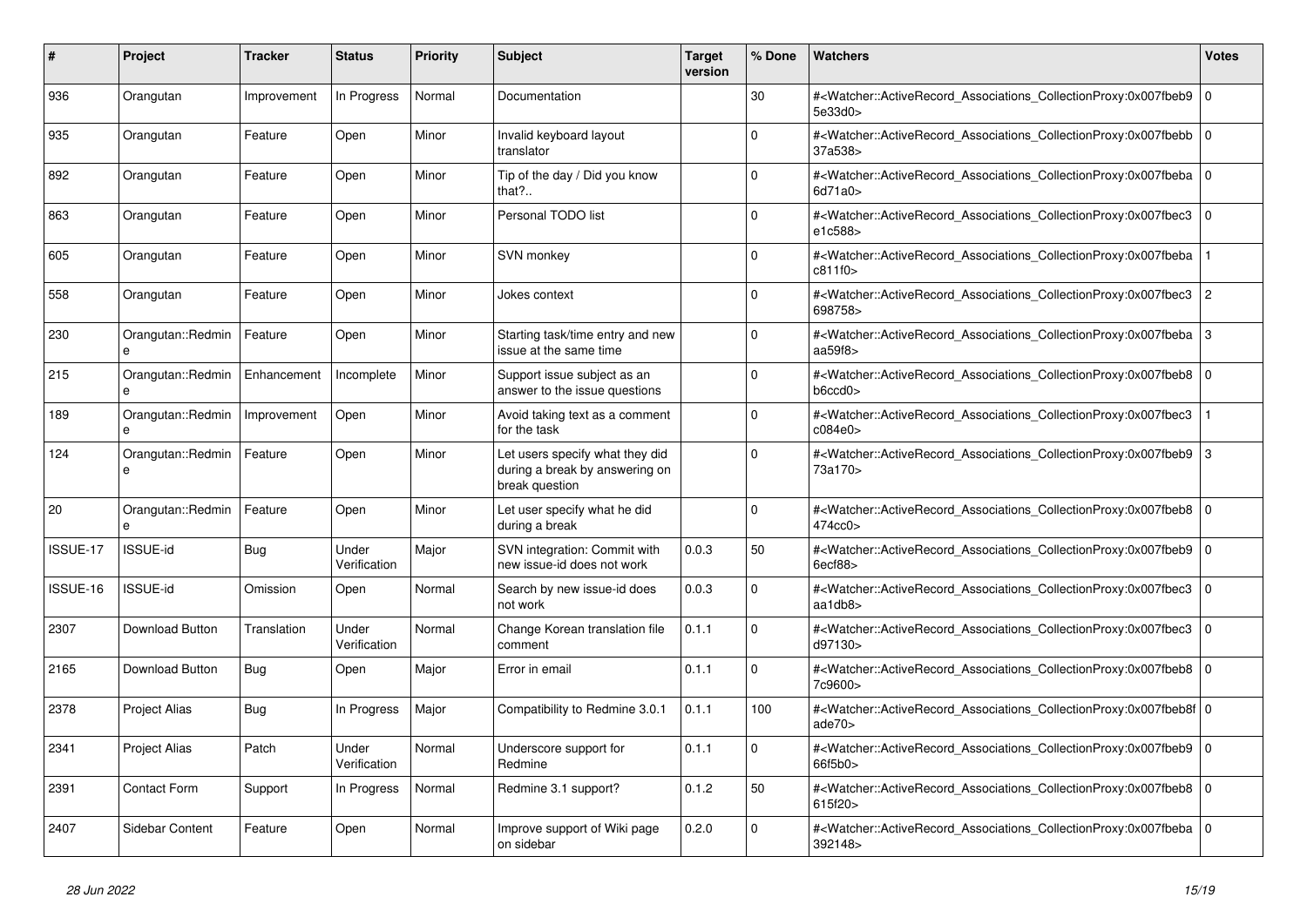| #    | <b>Project</b>         | <b>Tracker</b> | <b>Status</b>         | <b>Priority</b> | <b>Subject</b>                                                                                                                                                                                                                                                                                                                       | <b>Target</b><br>version | % Done       | Watchers                                                                                                                                             | <b>Votes</b> |
|------|------------------------|----------------|-----------------------|-----------------|--------------------------------------------------------------------------------------------------------------------------------------------------------------------------------------------------------------------------------------------------------------------------------------------------------------------------------------|--------------------------|--------------|------------------------------------------------------------------------------------------------------------------------------------------------------|--------------|
| 2405 | Sidebar Content        | Feature        | Open                  | Minor           | Edit link for Wiki pages                                                                                                                                                                                                                                                                                                             | 0.2.0                    | $\Omega$     | # <watcher::activerecord associations="" collectionproxy:0x007fbeba<br="">422dd8&gt;</watcher::activerecord>                                         | $\mathbf 0$  |
| 2363 | Sidebar Content        | Patch          | Under<br>Verification | Normal          | Sidebar Redmine 3.0.0                                                                                                                                                                                                                                                                                                                | 0.2.0                    | $\Omega$     | # <watcher::activerecord associations="" collectionproxy:0x007fbeba<br="">3f0a68&gt;</watcher::activerecord>                                         | $\Omega$     |
| 2109 | Sidebar Content        | Feature        | Open                  | Normal          | Sidebar for global pages, which<br>do not have one                                                                                                                                                                                                                                                                                   | 0.2.0                    | $\Omega$     | # <watcher::activerecord_associations_collectionproxy:0x007fbeba<br>a2bef0&gt;</watcher::activerecord_associations_collectionproxy:0x007fbeba<br>    | l O          |
| 1771 | <b>Sidebar Content</b> | Feature        | Open                  | Normal          | Global contents                                                                                                                                                                                                                                                                                                                      | 0.2.0                    | 0            | # <watcher::activerecord_associations_collectionproxy:0x007fbeb9<br>c71aa8</watcher::activerecord_associations_collectionproxy:0x007fbeb9<br>        | $\mathbf 0$  |
| 1695 | Sidebar Content        | Feature        | Open                  | Normal          | Multiple contents                                                                                                                                                                                                                                                                                                                    | 0.2.0                    | $\mathbf{0}$ | # <watcher::activerecord_associations_collectionproxy:0x007fbeba<br>746258&gt;</watcher::activerecord_associations_collectionproxy:0x007fbeba<br>    | l o          |
| 2365 | <b>Extended Fields</b> | Feature        | In Progress           | Normal          | Adding Redmine 3.0 support                                                                                                                                                                                                                                                                                                           | 0.2.4                    | 50           | # <watcher::activerecord associations="" collectionproxy:0x007fbeb8<br="">bf2b00&gt;</watcher::activerecord>                                         | $\Omega$     |
| 2359 | <b>Extended Fields</b> | Bug            | In Progress           | Normal          | Extended fields plugin breaks<br>PDF export                                                                                                                                                                                                                                                                                          | 0.2.4                    | 90           | # <watcher::activerecord associations="" collectionproxy:0x007fbeba<br="">3be6d0</watcher::activerecord>                                             | $\Omega$     |
| 2350 | <b>Extended Fields</b> | <b>Bug</b>     | Under<br>Verification | Normal          | Extended Field Values that are<br>nil produce an error                                                                                                                                                                                                                                                                               | 0.2.4                    | $\Omega$     | # <watcher::activerecord_associations_collectionproxy:0x007fbec3<br>dba770&gt;</watcher::activerecord_associations_collectionproxy:0x007fbec3<br>    | $\Omega$     |
| 2349 | <b>Extended Fields</b> | Bug            | Open                  | Critical        | Redmine Bulk edit doesn't work<br>when extended field plugin is<br>installed                                                                                                                                                                                                                                                         | 0.2.4                    | $\Omega$     | # <watcher::activerecord_associations_collectionproxy:0x007fbeb9<br>3c0468&gt;</watcher::activerecord_associations_collectionproxy:0x007fbeb9<br>    | l O          |
| 2348 | <b>Extended Fields</b> | <b>Bug</b>     | Open                  | Normal          | Buggy implementation at<br>list.html.erb                                                                                                                                                                                                                                                                                             | 0.2.4                    | $\Omega$     | # <watcher::activerecord_associations_collectionproxy:0x007fbeba 0<br=""  ="">2ccce0</watcher::activerecord_associations_collectionproxy:0x007fbeba> |              |
| 2328 | <b>Extended Fields</b> | Patch          | Under<br>Verification | Normal          | Make the Project type custom<br>fields sortable in issue lists                                                                                                                                                                                                                                                                       | 0.2.4                    | $\Omega$     | # <watcher::activerecord_associations_collectionproxy:0x007fbec0<br>c8b6b8</watcher::activerecord_associations_collectionproxy:0x007fbec0<br>        | $\Omega$     |
| 2320 | <b>Extended Fields</b> | Bug            | Under<br>Verification | Normal          | Internal error when opening<br>issues tab                                                                                                                                                                                                                                                                                            | 0.2.4                    | $\Omega$     | # <watcher::activerecord_associations_collectionproxy:0x007fbeba<br>c6a068&gt;</watcher::activerecord_associations_collectionproxy:0x007fbeba<br>    | $\Omega$     |
| 2319 | <b>Extended Fields</b> | Bug            | Open                  | Normal          | Incompatible with<br>rt custom field?                                                                                                                                                                                                                                                                                                | 0.2.4                    | $\Omega$     | # <watcher::activerecord associations="" collectionproxy:0x007fbeb9<br="">d53ea8</watcher::activerecord>                                             | l O          |
| 2318 | <b>Extended Fields</b> | Bug            | In Progress           | Normal          | Issues as pdf                                                                                                                                                                                                                                                                                                                        | 0.2.4                    | 90           | # <watcher::activerecord associations="" collectionproxy:0x007fbeb8<br="">4189e8&gt;</watcher::activerecord>                                         | $\Omega$     |
| 2308 | <b>Extended Fields</b> | Translation    | <b>New</b>            | Normal          | Add Korean translation file<br>comment                                                                                                                                                                                                                                                                                               | 0.2.4                    | $\Omega$     | # <watcher::activerecord associations="" collectionproxy:0x007fbeba<br="">5663e8&gt;</watcher::activerecord>                                         | l o          |
| 2261 | <b>Extended Fields</b> | <b>Bug</b>     | Incomplete            | Normal          | issues PDF view and<br>descriptions                                                                                                                                                                                                                                                                                                  | 0.2.4                    | $\Omega$     | # <watcher::activerecord_associations_collectionproxy:0x007fbeb9<br>45a2e8&gt;</watcher::activerecord_associations_collectionproxy:0x007fbeb9<br>    | $\Omega$     |
| 2227 | <b>Extended Fields</b> | Feature        | In Progress           | Normal          | Altering form elements for<br>custom fields                                                                                                                                                                                                                                                                                          | 0.2.4                    | 50           | # <watcher::activerecord_associations_collectionproxy:0x007fbec3<br>972a00&gt;</watcher::activerecord_associations_collectionproxy:0x007fbec3<br>    | $\Omega$     |
| 2098 | <b>Extended Fields</b> | Bug            | In Progress           | Major           | Failure in XLS Export<br>undefined method<br>find custom field template' for<br># <xlsexportcontroller)< td=""><td>0.2.4</td><td>90</td><td>#<watcher::activerecord_associations_collectionproxy:0x007fbeb9 2<br="">9941f0&gt;</watcher::activerecord_associations_collectionproxy:0x007fbeb9></td><td></td></xlsexportcontroller)<> | 0.2.4                    | 90           | # <watcher::activerecord_associations_collectionproxy:0x007fbeb9 2<br="">9941f0&gt;</watcher::activerecord_associations_collectionproxy:0x007fbeb9>  |              |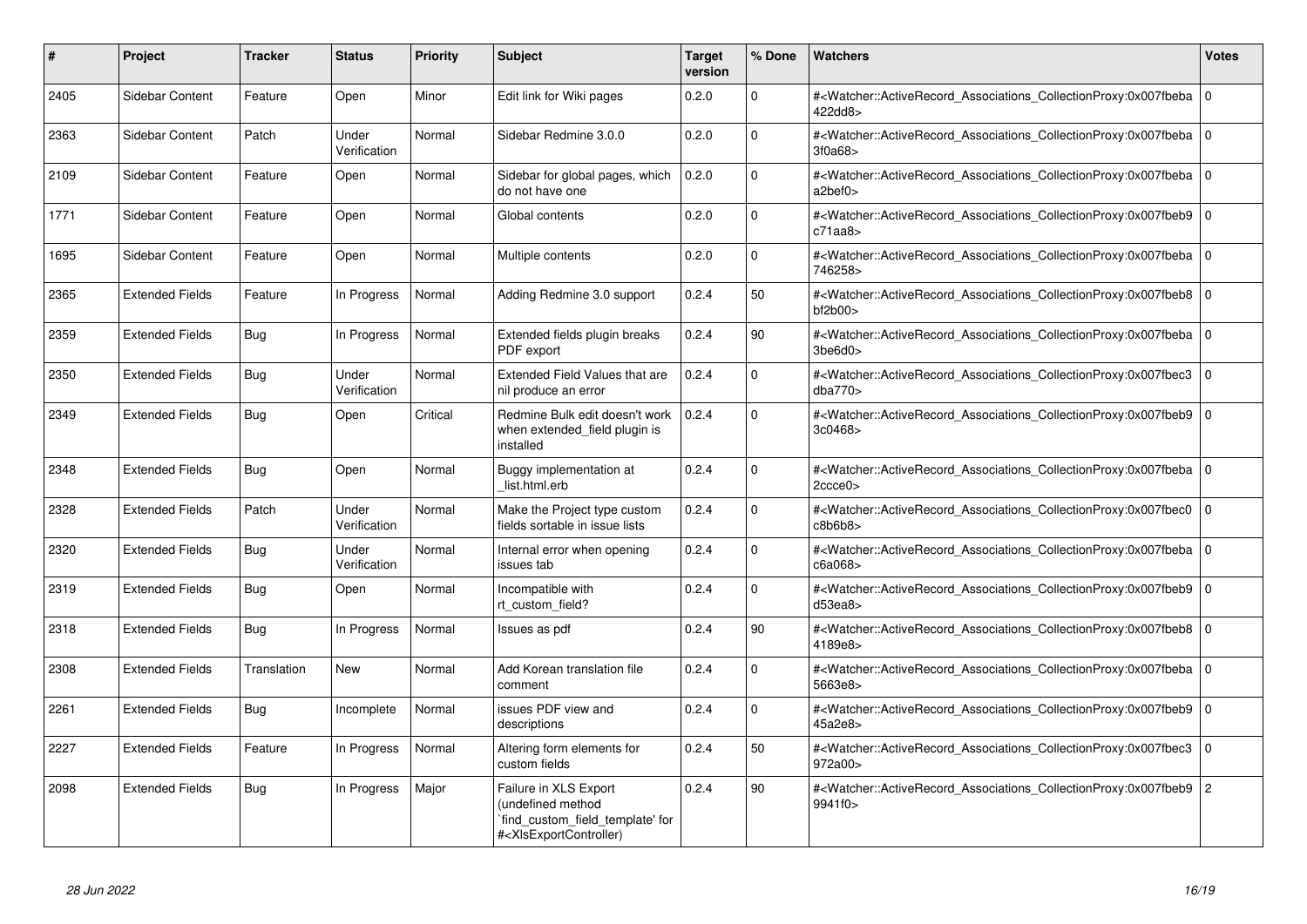| #    | Project                           | <b>Tracker</b> | <b>Status</b>         | <b>Priority</b> | <b>Subject</b>                                                                | <b>Target</b><br>version | % Done      | Watchers                                                                                                                                                   | <b>Votes</b> |
|------|-----------------------------------|----------------|-----------------------|-----------------|-------------------------------------------------------------------------------|--------------------------|-------------|------------------------------------------------------------------------------------------------------------------------------------------------------------|--------------|
| 1846 | Advertising                       | Feature        | Open                  | Minor           | Page configuration                                                            | 0.3.0                    | 0           | # <watcher::activerecord_associations_collectionproxy:0x007fbeba<br>8dcab8&gt;</watcher::activerecord_associations_collectionproxy:0x007fbeba<br>          | $\mathbf 0$  |
| 1845 | Advertising                       | Feature        | Open                  | Minor           | Per project management                                                        | 0.3.0                    | $\mathbf 0$ | # <watcher::activerecord_associations_collectionproxy:0x007fbeb9 0<br="">529b60&gt;</watcher::activerecord_associations_collectionproxy:0x007fbeb9>        |              |
| 2343 | <b>SCM Creator</b><br>$(+Github)$ | Bug            | Open                  | Major           | Internal error when creating<br>projects having a List format<br>custom field | 0.5.1                    | $\Omega$    | # <watcher::activerecord_associations_collectionproxy:0x007fbec3  <br="">e28c20&gt;</watcher::activerecord_associations_collectionproxy:0x007fbec3>        | l O          |
| 2334 | <b>SCM Creator</b><br>(+Github)   | Bug            | Open                  | Normal          | Github API does not load                                                      | 0.5.1                    | 0           | # <watcher::activerecord_associations_collectionproxy:0x007fbeba  <br="">a34578&gt;</watcher::activerecord_associations_collectionproxy:0x007fbeba>        | l O          |
| 2326 | <b>SCM Creator</b><br>(+Github)   | Bug            | Open                  | Normal          | redmine_scm is incompatible<br>with redmine_git_hosting now?                  | 0.5.1                    | $\mathbf 0$ | # <watcher::activerecord_associations_collectionproxy:0x007fbec3<br>590ae0&gt;</watcher::activerecord_associations_collectionproxy:0x007fbec3<br>          | $\mathbf 0$  |
| 2290 | <b>SCM Creator</b><br>$(+Github)$ | Patch          | Under<br>Verification | Normal          | Various improvements to plugin                                                | 0.5.1                    | 70          | # <watcher::activerecord_associations_collectionproxy:0x007fbeb8<br>b90090&gt;</watcher::activerecord_associations_collectionproxy:0x007fbeb8<br>          | l O          |
| 1842 | <b>Author Box</b>                 | Feature        | Open                  | Normal          | Show multiple/all roles                                                       | 1.0.0                    | $\Omega$    | # <watcher::activerecord_associations_collectionproxy:0x007fbeba<br>3fe640&gt;</watcher::activerecord_associations_collectionproxy:0x007fbeba<br>          | $\mathbf 0$  |
| 1812 | <b>Author Box</b>                 | Feature        | Open                  | Normal          | Custom fields support                                                         | 1.0.0                    | $\mathbf 0$ | # <watcher::activerecord_associations_collectionproxy:0x007fbeb9 0<br="">95add8&gt;</watcher::activerecord_associations_collectionproxy:0x007fbeb9>        |              |
| 2384 | Hooks Manager                     | Bug            | In Progress           | Normal          | Redmine v3?                                                                   | 1.0.2                    | 50          | # <watcher::activerecord_associations_collectionproxy:0x007fbeb9<br>aa<math>1b88</math></watcher::activerecord_associations_collectionproxy:0x007fbeb9<br> | $\Omega$     |
| 2035 | Orangutan                         | Improvement    | Open                  | Minor           | Direct communication between<br>a monkey and Orangutan                        | 1.06                     | $\mathbf 0$ | # <watcher::activerecord_associations_collectionproxy:0x007fbec0<br>b31ec0&gt;</watcher::activerecord_associations_collectionproxy:0x007fbec0<br>          | $\mathbf 0$  |
| 1968 | Orangutan                         | Feature        | Open                  | Normal          | Creating a new issue                                                          | 1.06                     | $\Omega$    | # <watcher::activerecord_associations_collectionproxy:0x007fbec1<br>68dcd8&gt;</watcher::activerecord_associations_collectionproxy:0x007fbec1<br>          | $\mathbf 0$  |
| 1704 | Orangutan::Redmin<br>e            | Enhancement    | Open                  | Minor           | Notify about votes                                                            | 1.06                     | $\mathbf 0$ | # <watcher::activerecord_associations_collectionproxy:0x007fbec0<br>bfa050&gt;</watcher::activerecord_associations_collectionproxy:0x007fbec0<br>          | $\mathbf 0$  |
| 1682 | Orangutan                         | Improvement    | Open                  | Normal          | Take into account if time<br>tracking module is enabled                       | 1.06                     | $\mathbf 0$ | # <watcher::activerecord_associations_collectionproxy:0x007fbec1<br>81c860&gt;</watcher::activerecord_associations_collectionproxy:0x007fbec1<br>          | l O          |
| 1615 | Orangutan::Redmin                 | Improvement    | Open                  | Minor           | Notify assignee when new<br>watcher is added                                  | 1.06                     | $\mathbf 0$ | # <watcher::activerecord_associations_collectionproxy:0x007fbec0<br>a173a0&gt;</watcher::activerecord_associations_collectionproxy:0x007fbec0<br>          |              |
| 1604 | Orangutan::Redmin<br>e            | Improvement    | Open                  | Normal          | Notify also about other<br>important events on subscribed<br>projects         | 1.06                     | $\Omega$    | # <watcher::activerecord_associations_collectionproxy:0x007fbec1<br>825848&gt;</watcher::activerecord_associations_collectionproxy:0x007fbec1<br>          | $\mathbf 0$  |
| 1040 | Orangutan::Redmin                 | Enhancement    | Open                  | Normal          | Support all Redmine notification<br>types                                     | 1.06                     | 0           | # <watcher::activerecord_associations_collectionproxy:0x007fbec0 0<br=""  ="">2c9008&gt;</watcher::activerecord_associations_collectionproxy:0x007fbec0>   |              |
| 1029 | Orangutan::Redmin<br>e            | Improvement    | Open                  | Minor           | Respect user's Redmine<br>notifications settings                              | 1.06                     | 0           | # <watcher::activerecord 0<br="" associations="" collectionproxy:0x007fbec0="">44c588&gt;</watcher::activerecord>                                          |              |
| 170  | Orangutan::Redmin   Feature<br>e  |                | Open                  | Minor           | Issue creation                                                                | 1.06                     | $\mathbf 0$ | # <watcher::activerecord_associations_collectionproxy:0x007fbec0 2<br="">216c00&gt;</watcher::activerecord_associations_collectionproxy:0x007fbec0>        |              |
| 128  | Orangutan                         | Feature        | Open                  | Major           | Reminder, organizer and<br>scheduler                                          | 1.06                     | $\mathbf 0$ | # <watcher::activerecord_associations_collectionproxy:0x007fbec7 2<br="">ef5550&gt;</watcher::activerecord_associations_collectionproxy:0x007fbec7>        |              |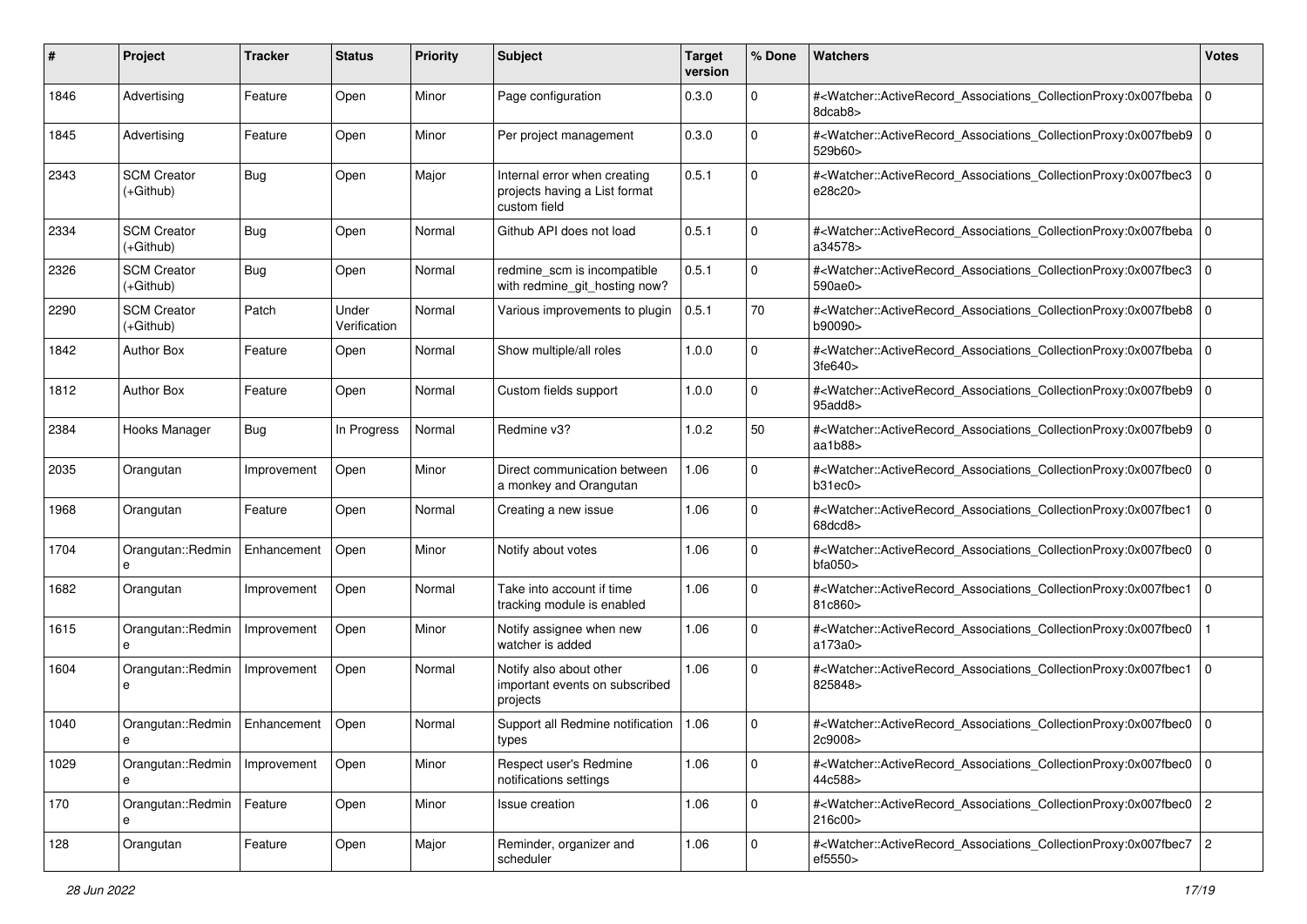| #    | <b>Project</b>                    | Tracker     | <b>Status</b> | <b>Priority</b> | <b>Subject</b>                                                        | <b>Target</b><br>version | % Done       | <b>Watchers</b>                                                                                                                                                      | <b>Votes</b>   |
|------|-----------------------------------|-------------|---------------|-----------------|-----------------------------------------------------------------------|--------------------------|--------------|----------------------------------------------------------------------------------------------------------------------------------------------------------------------|----------------|
| 26   | Orangutan                         | Feature     | Open          | Normal          | It would be greate to have a<br>reminder                              | 1.06                     | $\Omega$     | # <watcher::activerecord_associations_collectionproxy:0x007fbec1f 0<br=""  ="">e5c68&gt;</watcher::activerecord_associations_collectionproxy:0x007fbec1f>            |                |
| 1678 | Orangutan::Redmin<br>e            | Improvement | Open          | Normal          | Suggest changing issue when<br>default issue is closed                | 1.07                     | $\Omega$     | # <watcher::activerecord_associations_collectionproxy:0x007fbec1<br>91e1f0</watcher::activerecord_associations_collectionproxy:0x007fbec1<br>                        | $\overline{0}$ |
| 1609 | Orangutan::Redmin<br>e            | Improvement | Open          | Normal          | Use text similarity score when<br>suggesting renaming or<br>replacing | 1.07                     | $\Omega$     | # <watcher::activerecord 0<br="" associations="" collectionproxy:0x007fbec7f=""  ="">5e7a8&gt;</watcher::activerecord>                                               |                |
| 1602 | Orangutan::Redmin                 | Improvement | Open          | Major           | Textile support                                                       | 1.07                     | $\Omega$     | # <watcher::activerecord_associations_collectionproxy:0x007fbec0<br>a3a6c0</watcher::activerecord_associations_collectionproxy:0x007fbec0<br>                        | $\overline{0}$ |
| 1352 | Orangutan::Redmin                 | Feature     | Open          | Minor           | Start date changing                                                   | 1.07                     | $\Omega$     | # <watcher::activerecord associations="" collectionproxy:0x007fbec0<br="">16d1c8&gt;</watcher::activerecord>                                                         | $\Omega$       |
| 1076 | Orangutan::Redmin<br>e            | Feature     | Open          | Minor           | Due date setting context                                              | 1.07                     | $\mathbf 0$  | # <watcher::activerecord_associations_collectionproxy:0x007fbec7f 0<br=""  ="">21858&gt;</watcher::activerecord_associations_collectionproxy:0x007fbec7f>            |                |
| 918  | Orangutan                         | Improvement | Open          | Normal          | Profiler/optimization                                                 | 1.07                     | $\Omega$     | # <watcher::activerecord_associations_collectionproxy:0x007fbec1<br>b22370&gt;</watcher::activerecord_associations_collectionproxy:0x007fbec1<br>                    | $\Omega$       |
| 895  | Orangutan::Redmin<br>$\mathbf{a}$ | Feature     | Open          | Normal          | Changing custom fields and<br>other issue properties                  | 1.07                     | $\Omega$     | # <watcher::activerecord_associations_collectionproxy:0x007fbec1f 1<br=""  ="">45<sub>bf0&gt;</sub></watcher::activerecord_associations_collectionproxy:0x007fbec1f> |                |
| 864  | Orangutan::Redmin<br>e            | Enhancement | Open          | Normal          | Custom issues list format                                             | 1.07                     | $\mathbf 0$  | # <watcher::activerecord associations="" collectionproxy:0x007fbec1<br="">8b08a8&gt;</watcher::activerecord>                                                         | l O            |
| 512  | Orangutan::Redmin                 | Improvement | In Progress   | Normal          | Detect lunch time when<br>suggesting tasks                            | 1.07                     | 50           | # <watcher::activerecord_associations_collectionproxy:0x007fbec1<br>9ac158&gt;</watcher::activerecord_associations_collectionproxy:0x007fbec1<br>                    | 3              |
| 192  | Orangutan                         | Improvement | Open          | Major           | <b>SQL</b> optimization                                               | 1.07                     | $\mathbf{0}$ | # <watcher::activerecord associations="" collectionproxy:0x007fbec0<br="">3db248&gt;</watcher::activerecord>                                                         | $\Omega$       |
| 184  | Orangutan::Redmin<br>e            | Feature     | Open          | Minor           | Notifying about due date and<br>hours                                 | 1.07                     | $\mathbf 0$  | # <watcher::activerecord associations="" collectionproxy:0x007fbec0<br="">17ef40&gt;</watcher::activerecord>                                                         | $\overline{2}$ |
| 181  | Orangutan::Redmin<br>e            | Feature     | Open          | Normal          | Changing issue priority                                               | 1.07                     | $\Omega$     | # <watcher::activerecord_associations_collectionproxy:0x007fbec7<br>1d3228&gt;</watcher::activerecord_associations_collectionproxy:0x007fbec7<br>                    |                |
| 180  | Orangutan::Redmin<br>e            | Feature     | Open          | Normal          | Issue status changing                                                 | 1.07                     | $\Omega$     | # <watcher::activerecord_associations_collectionproxy:0x007fbec7 3<br="">2392d0&gt;</watcher::activerecord_associations_collectionproxy:0x007fbec7>                  |                |
| 1616 | Orangutan::Redmin<br>e            | Enhancement | Open          | Normal          | Redmine notification for<br>changes made in Orangutan                 | 1.08                     | $\mathbf 0$  | # <watcher::activerecord associations="" collectionproxy:0x007fbec6<br="">2ed420&gt;</watcher::activerecord>                                                         | $\mathbf 1$    |
| 1613 | Orangutan::Redmin                 | <b>Bug</b>  | Open          | Normal          | Guarantee that a notification will<br>come to end user                | 1.08                     | $\Omega$     | # <watcher::activerecord_associations_collectionproxy:0x00557da6 1<br=""  ="">525200&gt;</watcher::activerecord_associations_collectionproxy:0x00557da6>             |                |
| 1597 | Orangutan::Redmin                 | Improvement | Open          | Normal          | Support Redmine 1.1.0 "No<br>events"                                  | 1.08                     | $\Omega$     | # <watcher::activerecord 0<br="" associations="" collectionproxy:0x007fbeba=""  ="">3560d0&gt;</watcher::activerecord>                                               |                |
| 1596 | Orangutan::Redmin<br>e            | Enhancement | Open          | Minor           | PostgreSQL                                                            | 1.08                     | $\mathbf 0$  | # <watcher::activerecord_associations_collectionproxy:0x007fbeba<br>71f090&gt;</watcher::activerecord_associations_collectionproxy:0x007fbeba<br>                    | $\overline{0}$ |
| 1586 | Orangutan                         | Improvement | Open          | Normal          | Installation command line helper                                      | 1.08                     | $\Omega$     | # <watcher::activerecord_associations_collectionproxy:0x007fbeba<br>691830&gt;</watcher::activerecord_associations_collectionproxy:0x007fbeba<br>                    | $\overline{0}$ |